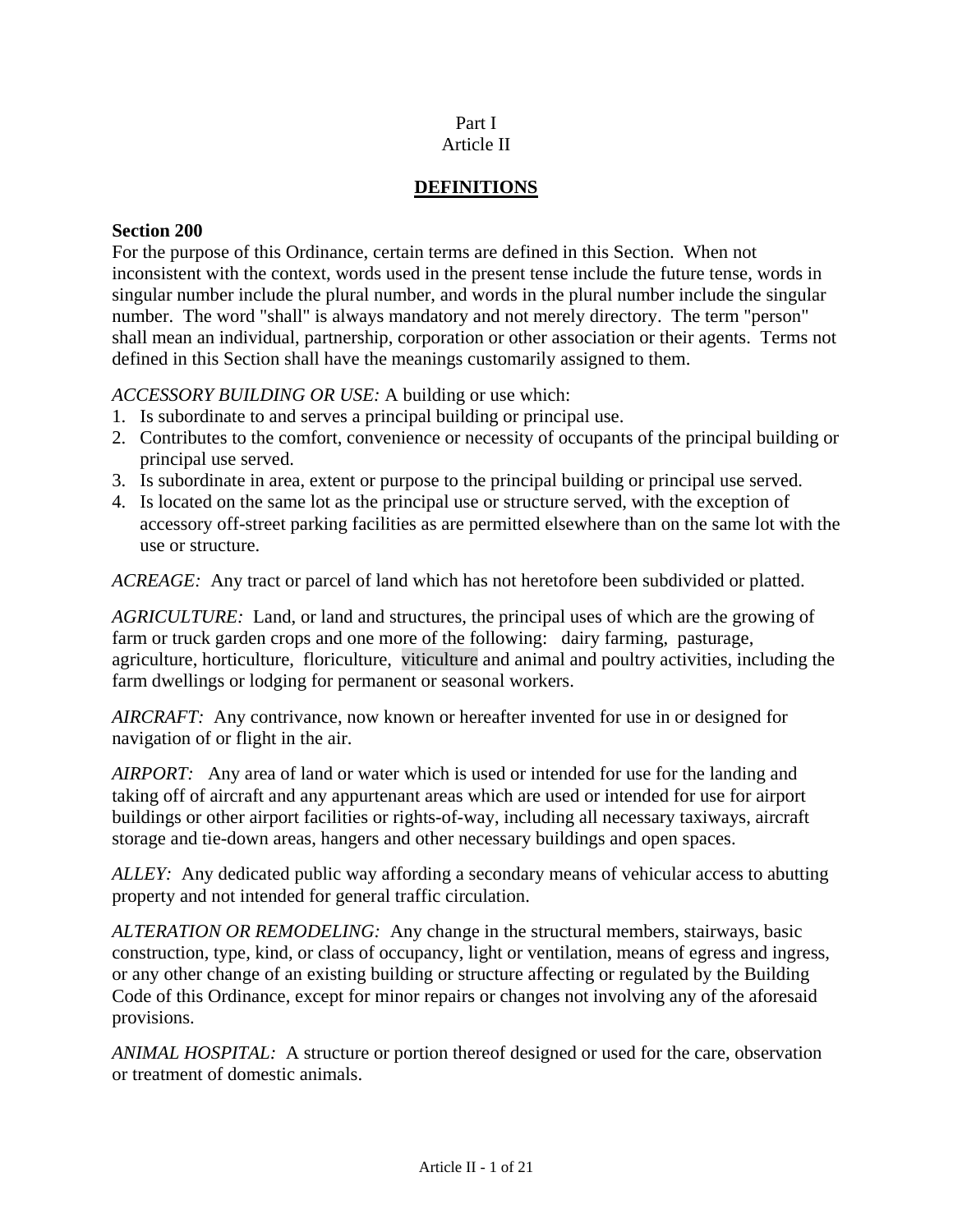*APARTMENT:* A part of a building consisting of a room or suite of rooms intended, designed, or used as a complete housekeeping unit.

*APARTMENT HOUSE:* A residential structure containing three (3) or more apartments.

*ARCHITECTURAL FEATURES:* Architectural features of a building shall include cornices, eaves, gutters, belt courses, sills, lintels, bay windows, chimneys, and decorative ornaments.

*AUDITORIUM:* A room or building made a part of a church, theater, school, recreation building or other buildings assigned to the gathering of people as an audience to hear lectures, plays and other presentations.

*AUTO REPAIR (MAJOR):* Engine rebuilding or major reconditioning of worn or damaged motor vehicles or trailers, collision service, including body, frame or fender straightening, or repair and painting of vehicles.

*AUTO REPAIR (MINOR):* Incidental repairs, replacement of parts, and motor service to automobiles, but not including any operation specified under "Auto Repair (Major)".

*AUTOMOBILE AND TRAILER SALES AREA:* An open or enclosed area other than a street used for the display or sale of new or used automobiles or trailers; and where no repair work is done except for minor incidental repair of automobiles or trailers to be displayed or sold on the premises.

*AUTOMOBILE WASH ESTABLISHMENT:* A building, or portion thereof, the primary purpose of which is the washing of motor vehicles.

*BASEMENT:* The lowest story of a building, below the main floor and wholly or partially lower than the surface of the ground. A basement may be occupied as a dwelling unit only if it meets the requirements of the One and Two-Family Dwelling Code.

*BLOCK:* A tract of land bounded on all sides by any of the following: a) streets, b) public parks, c) railroad rights-of-way, when located at or above ground level but not including sidings or spurs in same ownership as the zoning lot, d) corporate boundary lines of the City of Valparaiso.

*BLOCK FRONT:* All of the property on one side of a street and lying between the two nearest intersecting streets, or between one intersecting street and a railroad right-of-way, unsubdivided acreage, river, or lake; or between any of the foregoing or any other barrier to the continuity of development.

*BOARD:* Board of Zoning Appeals of the City of Valparaiso.

*BOARDING HOUSE/BED AND BREAKFAST INN:* Single dwelling unit, owner-occupied, with one cooking facility, and five or less rentable guest rooms.

*BUILDING:* Any structure, either temporary or permanent, for the shelter, support or enclosure of persons, animals, or property. Tents, awnings, or vehicles situated on private property and used for purposes of a building shall also be considered a building. When any portion of a structure is completely separated from every other part thereof by division walls from the ground up, and without openings, each such portion of such structure shall be deemed a separate building.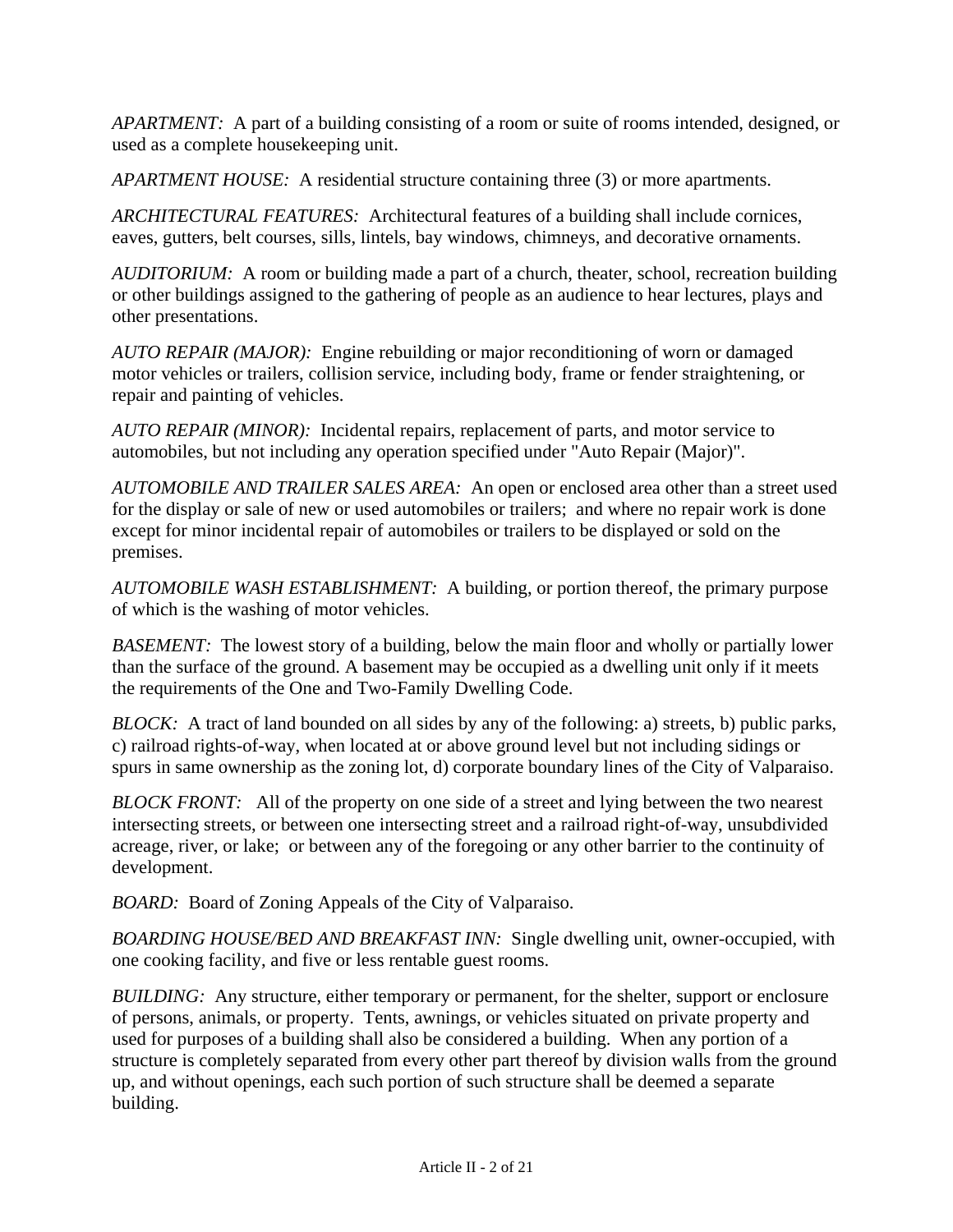*BUILDABLE AREA:* The space remaining on a lot after the minimum open space requirements of this Ordinance have been complied with.

*BUILDING COVERAGE:* The area on a lot occupied by buildings and structures including accessory buildings.

*BUILDING LINE:* A line established, in general, parallel to the front lot line or right-of-way line, beyond which no part of a building shall project, except as otherwise provided in this Ordinance.

*BUILDING, MAIN OR PRINCIPAL:* A building in which is conducted the principal use of the lot on which it is situated.

*BULK:* A term used to indicate the size and setbacks of buildings or structures and location of same with respect to one another, and including the following:

- 1. Size and height of buildings.
- 2. Location of exterior walls at all levels in relation to lot lines.
- 3. Gross floor area of buildings in relation to lot lines, streets and other buildings.
- 4. All open spaces allocated to the buildings.
- 5. Amount of lot area per dwelling unit.
- 6. Required parking areas.

*CANOPY:* A structure, other than an awning, made of cloth, metal or other material with frames attached to a building and carried by a frame supported by the ground or sidewalk.

*CAPACITY IN PERSONS:* Of an establishment or use in the maximum number of persons that can avail themselves of the service or goods of such establishment, at any time, with reasonable safety and comfort, as determined by the Building Code.

*CARPORT:* A partially enclosed structure principally devoted to the storage of motor vehicles.

*CELLAR:* A room or group of rooms totally below the ground and usually under a building. A cellar may be occupied as a dwelling unit only if it meets the requirements for dwelling units as set forth in the One and Two-Family Dwelling Code.

*CEMETERY*: Land used or intended to be used for the burial of the human or animal dead and dedicated for cemetery purposes, including crematories, mausoleums, and mortuaries if operated in connection with and within the boundaries of such cemetery for which perpetual care and maintenance is provided. No cemeteries will be permitted in any district except by Special Exception. In addition, if a request for a Special Exception is granted for a cemetery and the request does not specifically include crematories, mausoleums or mortuaries, then these uses shall not be permitted without first requesting an additional Special Exception.

*CHANGE OF USE:* A change of any occupancy classification as defined in the Indiana Uniform Building Code.

*CHILDREN'S HOME:* A facility for the care of children under the age of 18 that provides meals and lodging. Said home shall conform and qualify for license under State law. Said home does not include foster family homes.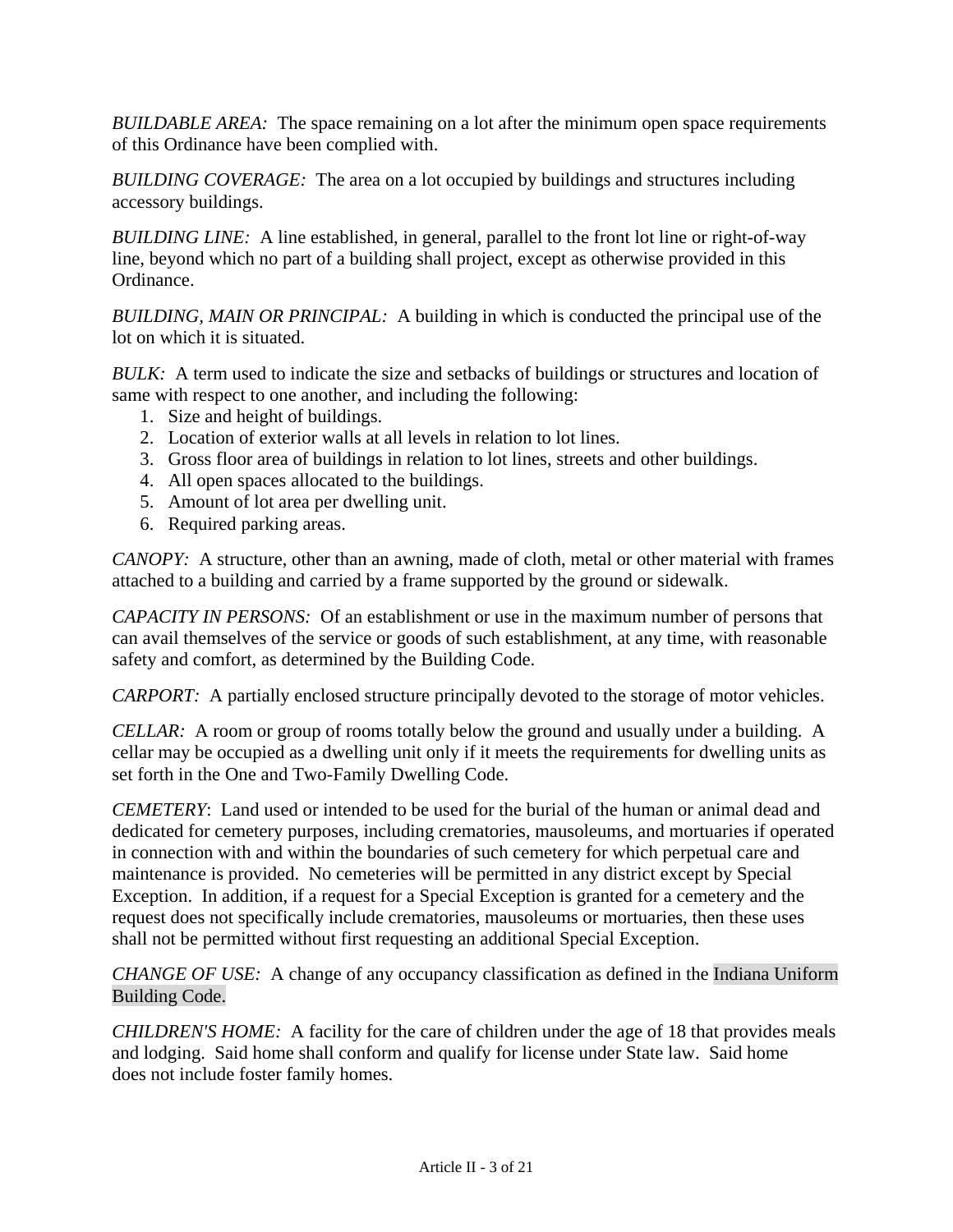*CLINIC - MEDICAL OR DENTAL:* A building or portion thereof, the principal use of which is for offices of physicians or dentists or both, for the examination and treatment of persons on an out-patient basis.

*CLUB:* A non-profit association of persons who are bona fide members, paying dues, which owns or leases a building or portion thereof, the use of such premises being restricted to members and their guests.

*CLUB OR LODGE/PRIVATE:* A non-profit association of persons who are bona fide members, paying dues, which owns or leases a building or portion thereof, the use of such premises being restricted to members and their guests.

*COMMISSION:* The Valparaiso Plan Commission.

*COMPREHENSIVE PLAN:* The Comprehensive Plan for the City of Valparaiso, as amended, showing the general location and extent of present and proposed physical facilities including housing, industrial and commercial uses, parks, schools, transportation corridors, and other community facilities, and which describes the community's goals, objectives, and policies for future growth and development of the City.

*CONDOMINIUM:* A condominium is an ownership arrangement, not a land use; therefore, it is allowed in any district and under the same restrictions as the residential use that comprises it. A condominium is a dwelling unit that is owned by the occupant, and all or a portion of the exterior open space and any community interior spaces are owned and maintained in accordance with the Horizontal Property Law of the State of Indiana.

*CONFORMING STRUCTURE.* A structure which: 1) complies with all the regulations of this Ordinance or of any amendment thereto governing bulk of the district in which said structure is located; or 2) is designed or intended for a permitted or special use as allowed in the district in which it is located.

*CONVALESCENT OR NURSING HOME:* A home for the care of the aged or physically or mentally disabled, wherein two or more persons are cared for, but not including hospitals or clinics. Said home shall conform and qualify for license under State laws even though State laws may not apply to such home because the number of persons cared for as specified in this definition is less than the number set forth in the State Statutes.

*COOPERATIVE HOUSEHOLD:* Single swelling unit, NOT owner-occupied, with one cooking facility, and five or less non-related residents.

*CURB LEVEL:* The level of the established curb in front of a building or structure measured at the center of such front. Where no curb level has been established, it shall be deemed to be the established level of the center line of the street surface in front of a building or structure, measured at the center line of such front.

*DECIBEL:* A unit of measurement of the intensity (loudness) of sound. Sound level meters which are employed to measure the intensity of sound are calibrated in decibels.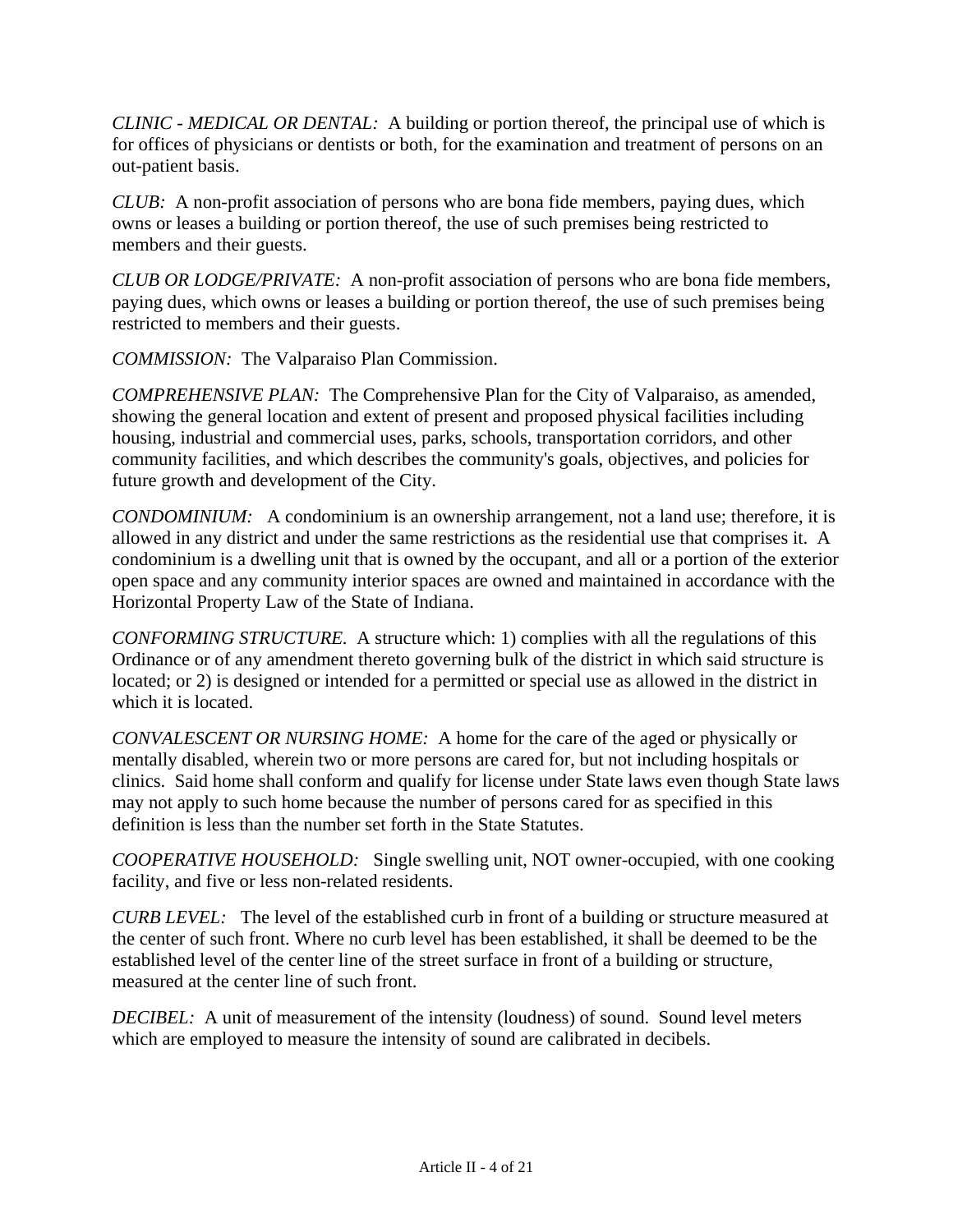*DETENTION POND:* A natural or artificial stormwater storage area that is designed and maintained to temporarily contain water only when excess stormwater run-off occurs. Also known as a dry-bottom stormwater storage area.

*DEVELOPMENT:* Any man-made change to improved or unimproved real estate including but not limited to construction, reconstruction, addition to a building, manufactured home, installation of utilities, walls, fences, roads or similar projects; construction of flood control structures; mining, dredging, filling, grading, excavation or drilling; storage of materials; or any other activity that might change the direction, height, or velocity of flood or surface waters.

*DISPENSING DEVICE:* Any mechanically or manually operated device for the dispensing of merchandise such as, but not limited to, soft drinks, milk, ice, candy, cigarettes or other items.

*DISTRICT:* A portion of the City of Valparaiso within which uses of land and buildings are permitted and wherein regulations and requirements apply under the provisions of this Ordinance on a uniform basis.

*DORMITORY:* A residence hall providing sleeping rooms owned and operated by a college, university, or other educational institution devoted exclusively for occupancy by persons enrolled in said institution and for adult supervisors employed by the institution.

*DRIVE-IN:* Any establishment that has parking space specifically for consumers to purchase and consume food and/or beverages in a motor vehicle parked on the premises.

*DRIVE-THROUGH:* Any establishment which includes a specific traffic lane for services that are extended directly to consumers located in a motor vehicle which is usually left running during business transactions.

*DWELLING UNIT:* Any building or portion thereof having cooking facilities, which is used or designed as a discrete habitable unit. However, in no case shall a mobile home, manufactured home other than Type I, automobile chassis, or tent be considered a dwelling unit. In case of mixed occupancy, where a building is occupied in part as a dwelling unit, the parts so occupied shall be deemed a dwelling unit for the purpose of this Ordinance and shall comply with the provisions thereof relating to dwellings.

- Dwelling, Multiple a building or portion thereof, used or designed for three or more dwelling units or occupied by five or more unrelated persons.
- Dwelling, Row House or Townhouse a row of three or more attached dwelling units, not more than two and one-half stories in height, each dwelling having its own front and rear yards and entrances.
- Dwelling, Single Family a single unit dwelling occupied exclusively by one family.
- Dwelling, Single Unit a detached building used or designed for not more than one dwelling unit.
- Dwelling, Two Family a two unit dwelling occupied by two families.
- Dwelling, Two Unit a detached building used or designed for two units.

*EASEMENT:* An authorization by a property owner for the use by another, and for a specified purpose, of any designated part of his property.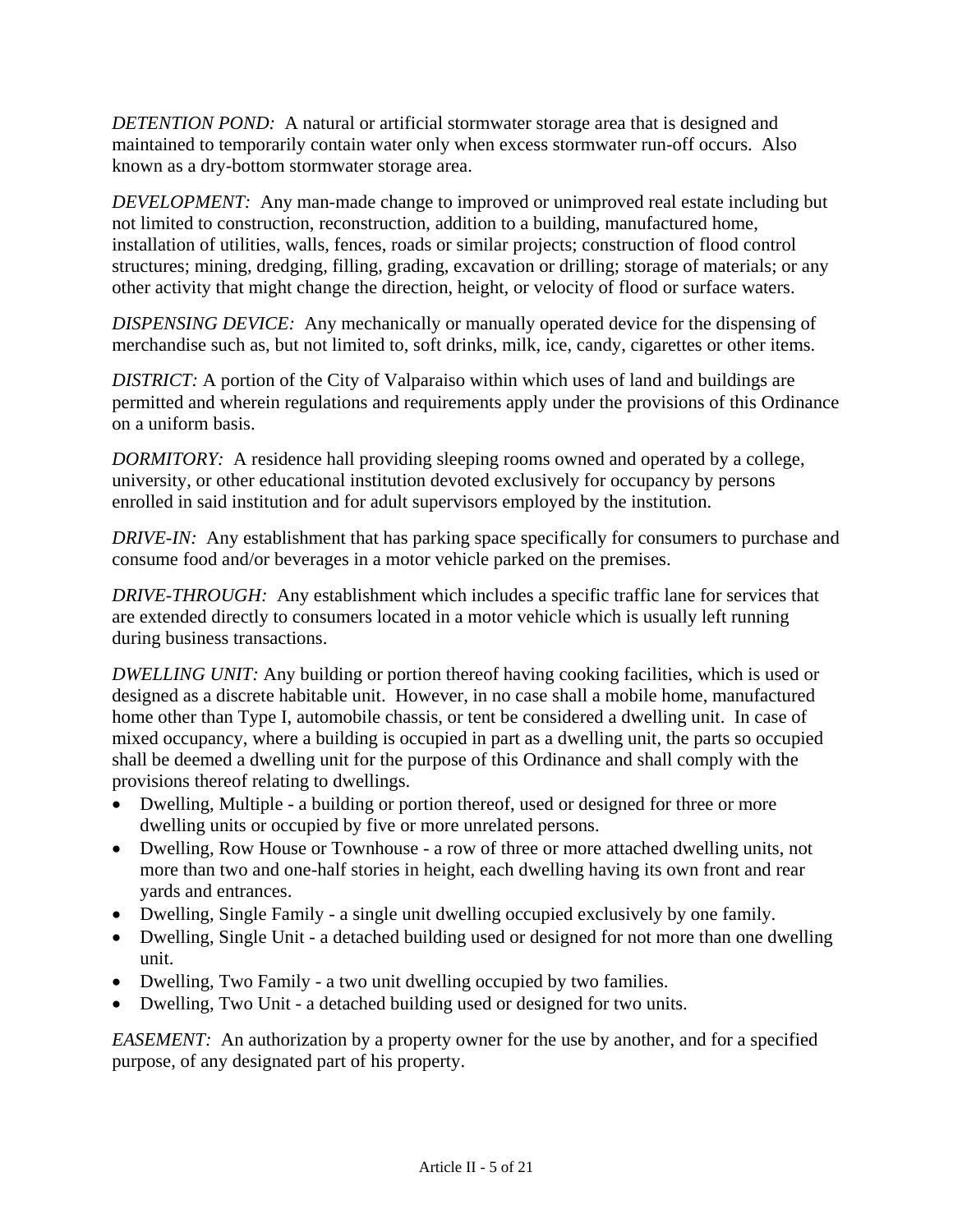*EFFICIENCY UNIT:* A dwelling unit consisting of one principal room, other than the bathroom, kitchen, hallway, closets or dining alcove directly off the principal room, provided such dwelling unit shall contain not less than three hundred (300) square feet of floor space.

*ERECTED:* The word "erected" shall include the words built, constructed, reconstructed, moved upon, or any physical operations on the premises required for the building. Building excavations, fill, drainage, and the like shall be considered a part of erection.

*EROSION:* The wearing away of the land surface by the action of wind, water or gravity.

*ESSENTIAL SERVICES:* The erection or maintenance by public utilities, municipal departments or commissions, of underground, surface or overhead gas, communication, electrical, steam, fuel, or water transmission or distribution systems, collection, supply or disposal systems, including towers, poles, wires, mains, drains, sewers, pipes, conduits, cables, fire alarm and police call boxes, traffic signals, hydrants and similar accessories in connection therewith, but not including buildings, which are necessary for the furnishing of adequate service by such utilities or municipal departments for the general public health, safety, convenience, or welfare.

*EXCAVATING:* The removal of sand, stone, gravel, or fill dirt below the average elevation of the surrounding land or established grade.

*FAMILY:* One or more persons living together and interrelated by bonds of consanguinity, marriage, or legal adoption, and occupying the whole or part of a dwelling unit as a single housekeeping unit. A family shall be deemed to include domestic servants, and not more than three boarded minor children. Notwithstanding the definition in the preceding paragraph, a family shall be deemed to include four or more persons not within the second degree of kinship occupying a dwelling unit and living as a single, housekeeping unit, if said occupants are handicapped persons as defined in Title VIII of the Civil Rights Act of 1968, as amended by the Fair Housing Amendments Act of 1988. Such unrelated individuals shall have the right to occupy a dwelling unit in the same manner and to the same extent as any family unit as defined in the first paragraph of this definition.

*FENCE:* A structure which is a barrier and used as a boundary or means of protection or confinement.

*FILLING*: The depositing or dumping of any matter onto, or into the ground, except such as is related to common household gardening.

*FLOOD OR FLOODWATER:* The water of any lake or watercourse which is above the banks and/or outside the channel and banks of such watercourse. See Regulatory Flood.

*FLOOD CONTROL:* The prevention of floods, the control, regulation, diversion, or confinement of floodwater of flood flow, and the protection therefrom, according to sound and accepted engineering practice, to minimize the extent of floods, and the death, damage, and destruction caused hereby.

*FLOOD HAZARD AREA:* Any floodplain or portion thereof, which has not been adequately protected from floodwater by means of dikes, levees, reservoirs, or other works approved by the Indiana Natural Resources Commission.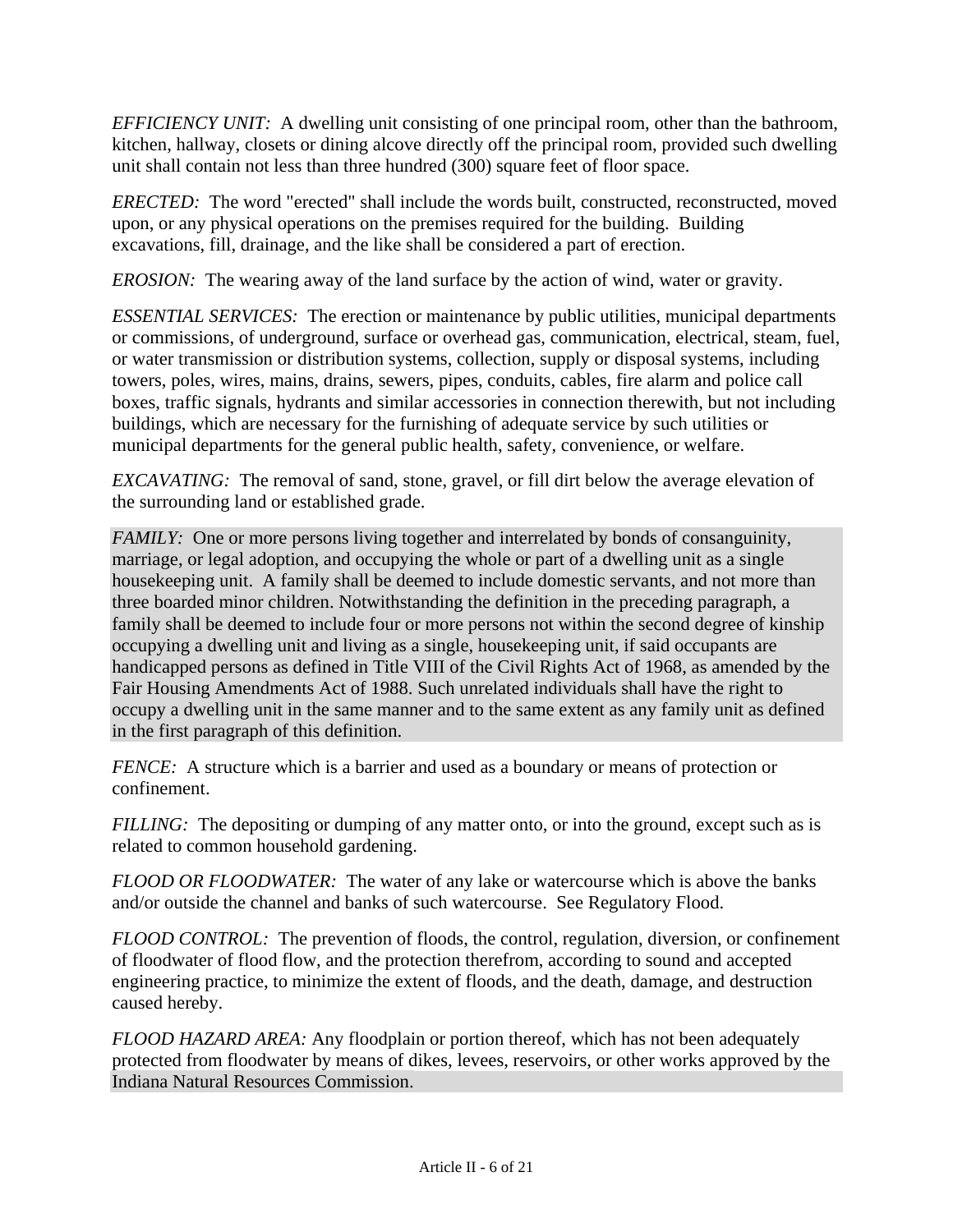*FLOOD PROTECTION GRADE:* The elevation of the lowest point around the perimeter of a building at which floodwater may enter the interior of the building.

*FLOOD PROOFED BUILDING:* A commercial or industrial building designed to exclude floodwaters from the interior of that building. All such flood proofing shall be adequate to withstand the flood depths, pressures, velocities, impact and uplift forces, and other factors associated with the regulatory flood.

*FLOODPLAIN:* The relatively flat area or low land adjoining the channel of a river of stream, which has been or may be covered by floodwater. The floodplain includes the channel, floodway, and floodway fringe.

*FLOODWAY:* The channel of the stream or body of water and that portion of floodplain that is inundated by a flood and used to carry the flood flow. The Floodway District is that area designated as a "regulatory floodway" by the Indiana Department of Natural Resources.

*FLOODWAY FRINGE*. Those portions of the flood hazard area lying outside the floodway. The Floodway Fringe District is that portion of the flood hazard area lying outside the Floodway District.

*FLOOR AREA:* The sum of the gross horizontal areas of the several floors of the building measured from the exterior faces of the exterior walls or from the center line of walls separating two buildings. The floor area of a building shall include basement floor area, elevator shafts and stairwells at each floor, floor space used for mechanical equipment (except equipment, open or enclosed, located on the roof), attic space having headroom of seven (7) feet, ten (10) inches or more, interior balconies, and mezzanines. Any space devoted to off-street parking or loading shall not be included in the measure of floor area.

*FLOOR AREA RATIO:* The numerical value obtained through dividing the gross floor area of a building or buildings by the net lot area on which such building or buildings is located.

*FRATERNITIES/SORORITIES:* An incorporated organization of persons which provides sleeping accommodations with or without accessory common rooms and cooking and eating facilities, for groups of unmarried students in attendance at an educational institution.

*GARAGE, COMMERCIAL:* Any building except those described as a private, community, or storage garage, available to the public and used principally for the storage of automobiles or motor-driven vehicles, for remuneration, hire or sale, where any such vehicles or engines may also be equipped for operation, repaired, rebuilt or reconstructed, and where vehicles may be greased, washed or serviced.

*GARAGE, PRIVATE:* A detached accessory building or portion of a main building, used for the storage of self-propelled vehicles for the use of the occupants of the lot on which said garage is located and with a capacity of not more than three (3) motor vehicles. Definition includes storage on any one lot, for the occupants thereof, of not more than one commercial vehicle not exceeding a rated capacity of three-fourth (3/4) ton.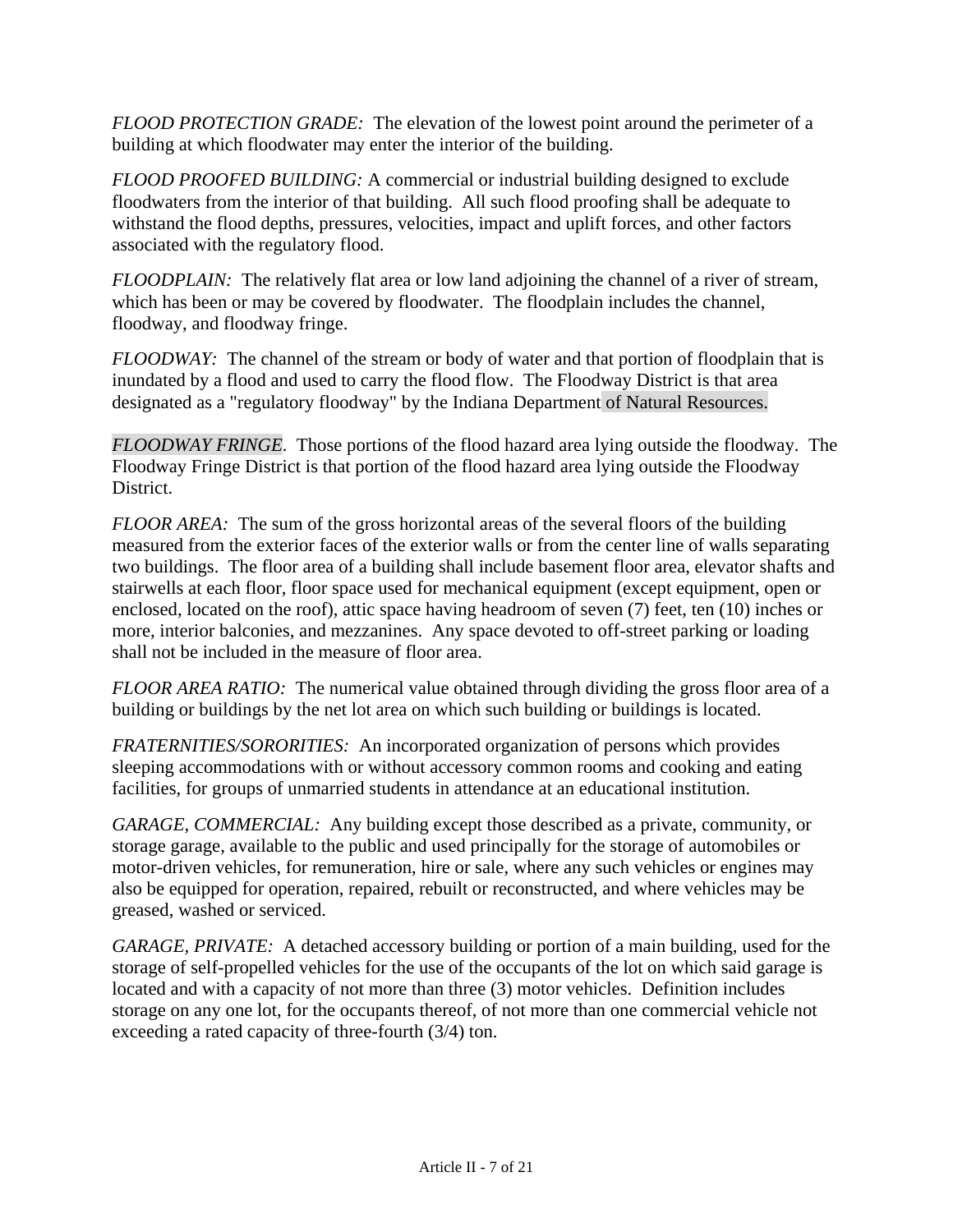*GARAGE, STORAGE:* A building, except a private garage, used exclusively for the storage of self-propelled vehicles, and where such vehicles are not repaired or otherwise serviced or cared for.

*GASOLINE DISPENSING AND SERVICE STATION:* A gasoline dispensing and service station is a building or structure designed or used for the retail sale or supply of fuels and where gasoline or other volatile flammable liquids or liquefied flammable gases are transferred to fuel tanks (including auxiliary fuel tanks) of self-propelled vehicles.

*GREEN SPACE*: Green space is that portion of the surface area of a lot or parcel covered by woody, herbaceous, or aqueous material.

*GRADE OR AVERAGE GROUND LEVEL:* The established grade shall be the average elevation of the finished ground surface adjacent to the walls or foundation of the principal building on a lot.

*GREENBELT OR BUFFER STRIP* A strip of land of definite width and location, planted with shrubs and/or trees to serve as an obscuring screen or buffer.

*GROUP HOME:* Group Home for the Developmentally Disabled person: A dwelling unit regulated and licensed by the appropriate state agencies, housing not more than eight (8) developmentally disabled individuals who will be supervised at all times by qualified staff. The home shall provide at least 300 square feet of usable floor space for each resident, at least 1,000 square feet of outdoor recreation area and shall provide parking spaces in accordance with the requirements of the specific zoning district.

*HEIGHT OF BUILDING:* The vertical distance from the finished ground level at the center of the front of the building to the highest point of the roof surface of a flat roof, to the deck line for a mansard roof, to the mean height level between the eaves and ridge for hip, gabled and gambrel roofs. (Fig.1)

*HIGHWAY:* An expressway, State or Federally maintained thoroughfare, or limited access highway, as designated on the Official Thoroughfare Plan.

*HOME OCCUPATION:* Any occupation or professional activity which is conducted entirely within the dwelling and carried on exclusively by the inhabitants thereof, which use is clearly incidental and secondary to the use of the dwelling for dwelling purposes and does not change the character thereof, and provided further, that no article or service is sold or offered for sale on the premises, except such as is produced by such occupation.

*HOSPITAL*: An institution providing health services, primarily for patients who remain overnight, and medical and surgical care of the sick or injured, including as an integral part of the institution such related facilities as laboratories, out-patient departments, training facilities, central service facilities, and staff offices.

*HOTEL/MOTEL:* A building occupied or used for the lodging of individuals or groups of individuals, with or without meals, and in which there are more than five (5) sleeping rooms, and which no provision is made for cooking in any guest room; and all state approvals are completed.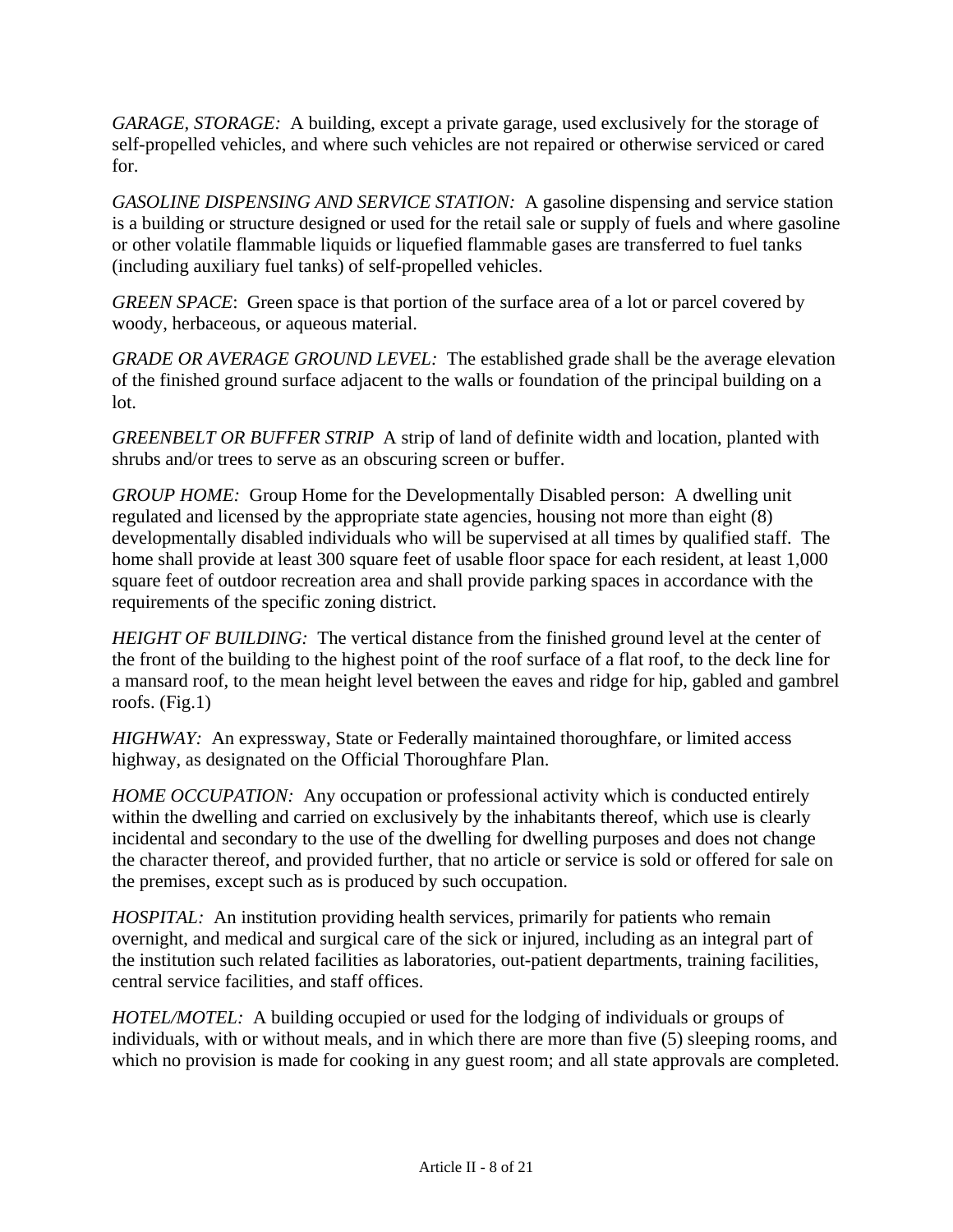*JUNK*: For the purpose of this Ordinance, the term "junk" shall mean any motor vehicles, machinery, appliances, products, merchandise with parts missing or scrap metals or other scrap metals that are damaged, deteriorated, or are in a condition which would preclude the product's use for its originally designed purpose.

*JUNK YARD:* A lot or part thereof which is used for storage, keeping or abandonment of junk, including scrap metal, vehicles, machinery or part thereof.

*KENNEL*: Any lot or premises on which four or more dogs, four (4) months or more old, are kept permanently or temporarily.

*LABORATORY*: A place devoted to experimental or routine study, such as testing and analytical operations, and in which manufacturing of product or products are not permitted.

*LOADING SPACE:* An off-street space on the same lot with a building or group of buildings, for temporary parking for a commercial vehicle while loading and unloading merchandise or materials.

*LOT:* A parcel of land occupied or to be occupied by one main building and its accessory buildings with such open spaces and off-street parking spaces are required by the provision of this Ordinance and having frontage upon a public street.

*LOT AREA*: The area of any lot exclusive of street, highway, alley, road, or other rights-of way. Easements are considered to be a part of the Lot Area.

*LOT, CORNER*: A lot located at the intersection of two or more streets or a lot bounded on two sides by a curving street, two chords of which form an angle of one hundred thirty-five (135) degrees or less. The point of intersection of the street lot lines is the "corner". In the case of a corner lot with curved street lines, the corner is that point on the street lot line nearest to the point of intersection of the chords described above. (Fig. 2)

*LOT DEPTH:* A mean horizontal distance from the front lot line to the rear lot line.

*LOT, DOUBLE FRONTAGE:* An interior lot having frontages on two more or less parallel streets as distinguished from a corner lot. In the case of row of double frontage lots, one street may be designated as the front street for all lots in the plat and in the request for a zoning compliance permit. See Lot, Through.

*LOT, INTERIOR:* A lot other than a corner lot. Any portion of a corner lot more than one hundred twenty (120) from the "corner" measured along a front street lot line, shall be considered an interior lot, provided such portion is of sufficient width, length, and area to meet the minimum requirements of the zoning district in which it is located. (Fig. 2)

*LOT LINES:* The property lines bounding the lot.

*LOT LINE, FRONT:.* Any lot line which is a street line except that in the case of a corner lot, the front line is the shorter of the two intersecting lines. In the case of a double frontage lot, all lot lines which are street lines shall be considered front lot lines unless otherwise designated in the plat.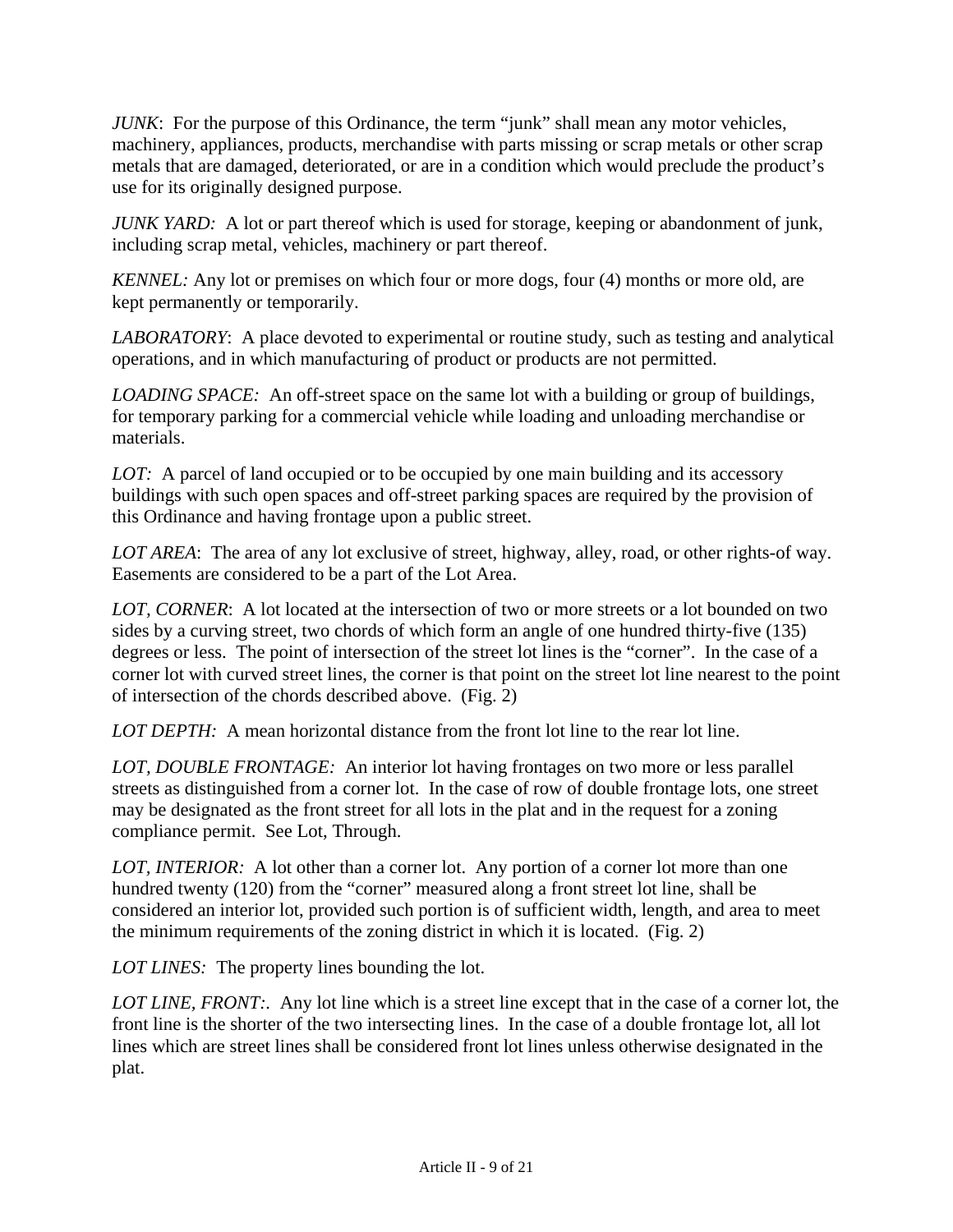*LOT LINE, REAR:* Ordinarily, that lot line which is opposite and most distant from the front lot line of the lot. In the case of an irregular or triangular shaped lot, a line ten (10) feet in length entirely within the lot parallel to and at the maximum distance from the front lot line of the lot shall be considered to be the rear lot line for the purpose of determining depth of the rear yard. In cases where none of these definitions are applicable, the Building Commissioner shall designate the rear lot line.

*LOT LINE, SIDE:* Any lot line which is not a front lot line or a rear lot line. A side lot line separating a lot from a street is a side street lot line. A side lot line separating a lot from another lot or lots is an interior side lot line.

*LOT LINE, STREET OR ALLEY:* A lot line separating the lot from the right-of-way of a street or an alley.

*LOT OF RECORD:* A lot which is part of a subdivision of a lot or a parcel described by metes and bounds, the descriptions of which have been so recorded in the Office of the Recorder of Deeds of Porter County, Indiana.

*LOT, THROUGH:* A lot other than a corner lot with frontage on more than one street. See Lot, Double Frontage.

*LOT WIDTH*: The horizontal distance between the side lot lines, measured at the two points where the building line, or setback, intersects the side lot lines.

*MANUFACTURED HOME.* A dwelling unit fabricated in an off-site manufacturing facility for installation or assembly at the building site, bearing a seal certifying that it is built in compliance with the federal Manufactured Housing Construction and Safety Standards Code of Indiana Public Law 360, Acts of 1971, as promulgated by the Indiana Administrative Building Council. Type I manufactured homes are defined in Article XI, Manufactured Homes.

*MANUFACTURED HOME PARK or SUBDIVISION.* A manufactured home park or subdivision for which the construction of facilities for servicing the lots on which homes are affixed before the effective date of this definition; and any expansion of an existing park or subdivision that includes the preparation of additional sites by the construction of facilities for servicing the lots on which the manufactured home are to be affixed (including the installation of utilities, construction of streets, and either final site grading or the pouring of concrete pads).

*MASTER DRAINAGE PLAN.* The comprehensive drainage plan, as adopted and amended by the Board of Public Works and Safety and the Plan Commission, which guides said Board and Commission in their decisions concerning stormwater runoff.

*MAXIMUM LOT COVERAGE.* The percentage of the total area of a lot or parcel that may be covered with buildings, parking areas, streets, roadways, drives, walkways, tennis courts, or any other concrete, asphalt, or hard surface impervious material.

*MINI-WAREHOUSE.* An enclosed facility divided into multiple units no larger than 8,000 cubic feet per unit used exclusively for the storage of goods, wares, and merchandise, whether for owner or others, whether public or private, that are stored for hire.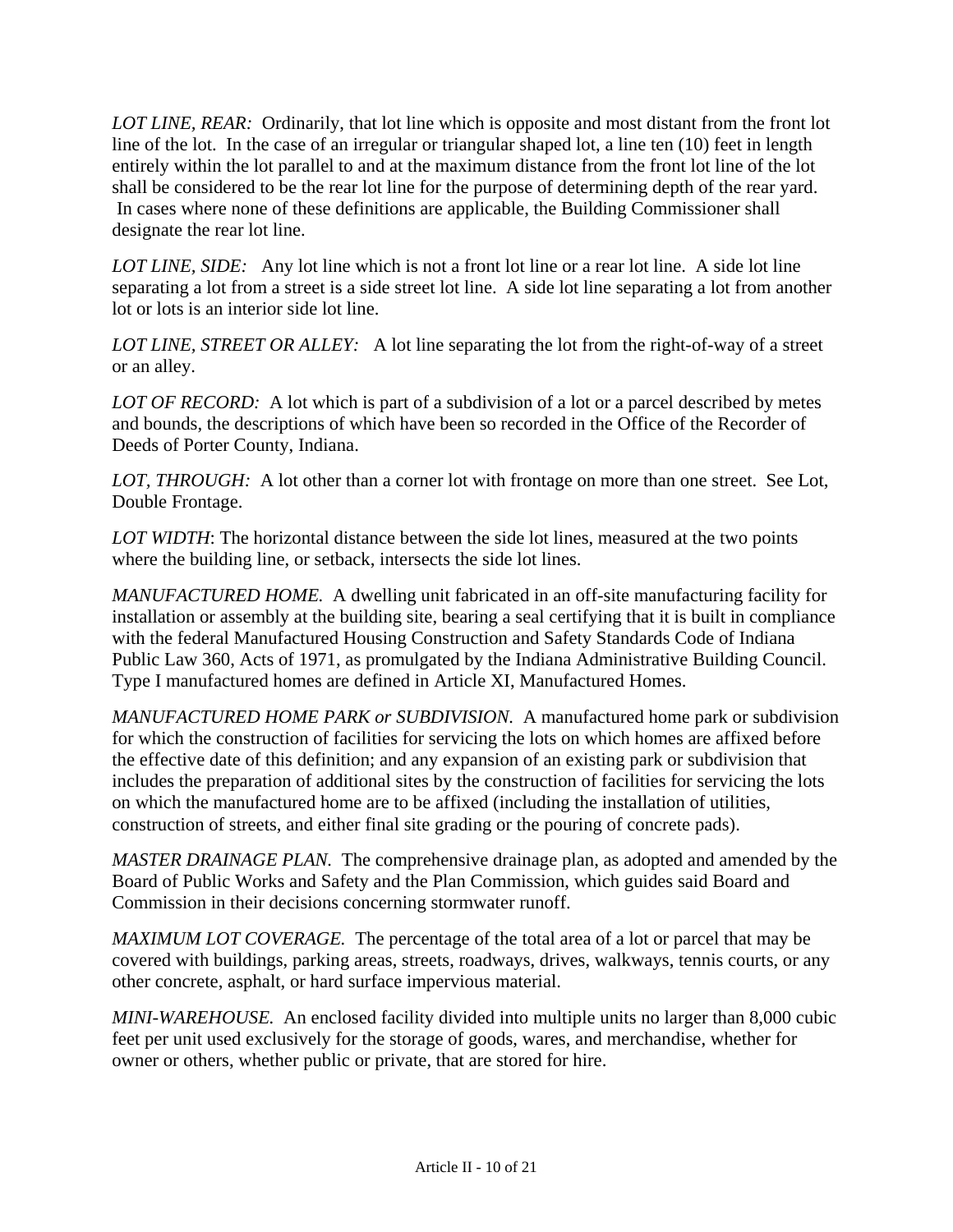*MOBILE HOME.* A transportation structure larger than three hundred and twenty (320) square feet, designed to be used as a year round residential dwelling and built prior to enactment of the federal Manufactured Housing Construction and Safety Act of 1974, which became effective for all mobile home construction on June 15, 1976.

*MOBILE HOME PARK*. A parcel or tract of land not less than three acres in size developed with facilities for locating mobile homes, provided each mobile home contains a kitchen, flush toilet and shower.

*MOTEL.* A series of attached, semi-detached, or detached rental units containing bedroom, bathroom and closet space, and in which kitchen or cooking facilities may be provided. Units shall contain not less than two hundred fifty (250) square feet of floor space, provided however, that for those units with kitchens or kitchenettes, a total of three hundred (300) square feet of floor space in each rental unit shall be provided.

*MOTOR FREIGHT TERMINAL*. A building or premise in which freight is received or dispatched by motor vehicle.

*NONCONFORMING USE.* Any use of land or a structure, or portions thereof, which does not conform to the use regulations of the zoning district in which it is located, provided however, that said use was in existence on the date of adoption of this Ordinance or subsequent amendments thereto which directly affect the land or structure in question. Violations of existing regulations shall not hereafter be deemed legal nonconforming uses.

*NOXIOUS MATTER.* Material which is capable of causing injury to living organisms by chemical reaction or is capable of causing detrimental effects upon the physical or economic well-being of individuals.

*NURSERY OR DAY CARE CENTER*. An agency, organization, or individual providing daytime care to five (5) or more children not related by blood or marriage to, or not the legal wards or foster children of, the attendant adult.

*NURSING HOME, SHELTER CARE CENTER, OR REST HOME.* An establishment for the care of children or the aged or infirm, or a place of rest for those suffering bodily disorder, but not including facilities for the treatment of sickness or injuries or for surgical care.

*OCCUPANCY*. Residence in a building or part of a building as an owner or tenant, or as a member of tenant's or owner's family.

*OCCUPIED SPACE.* The total area of earth horizontally covered by a structure, excluding accessory structures, such as, but not limited to, garages, patios and porches.

*OCTAVE BAND.* A means of dividing the range of sound frequencies into octaves in order to classify sound according to pitch.

*ODOROUS MATTER.* Any matter or material that yields an odor which is offensive in any way.

*OFF-STREET PARKING AREA.* Land which is improved and used, or a structure which is designed and used exclusively for the storage of passage motor vehicles, either for accessory off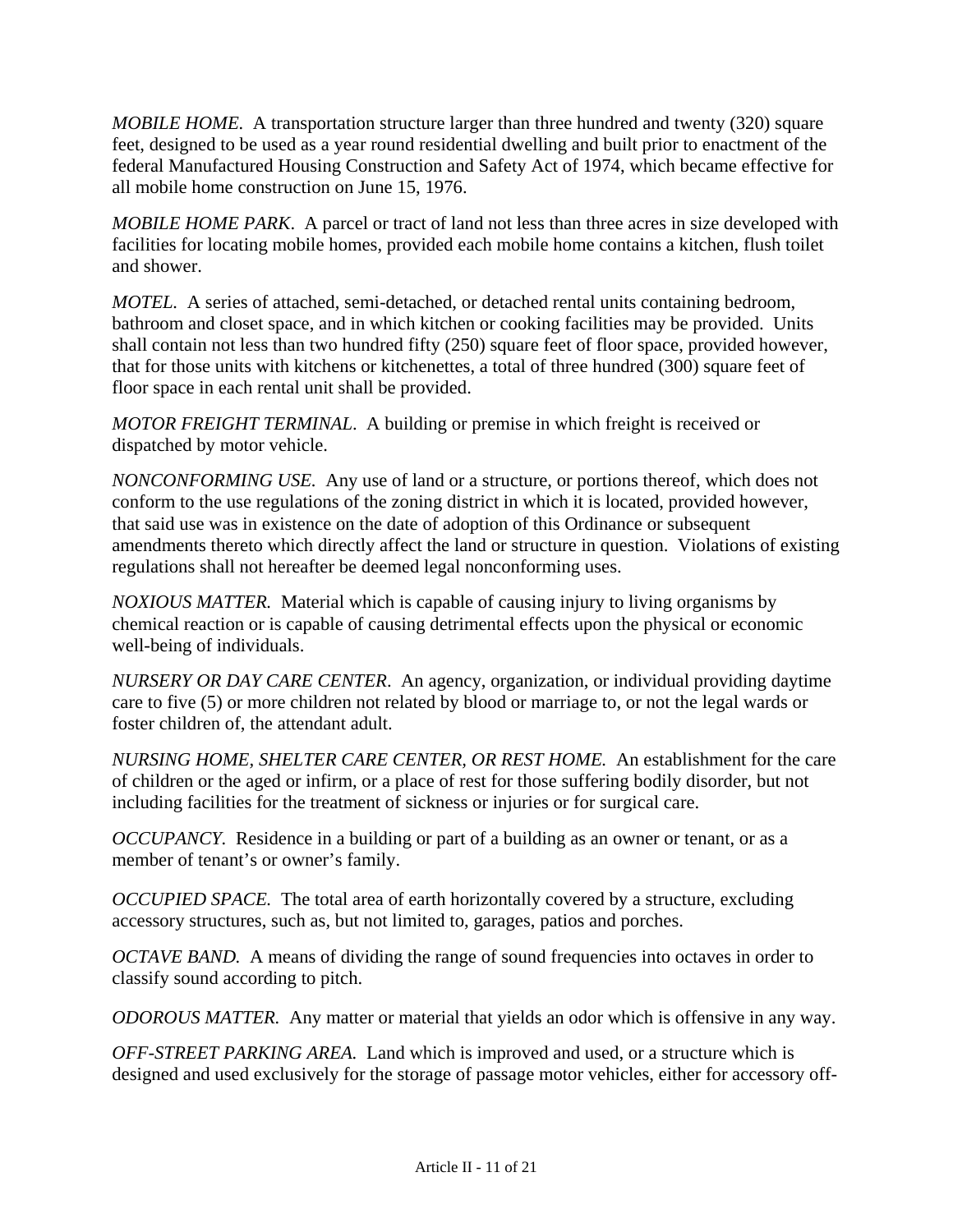street parking spaces or commercial off-street parking spaces when permitted herein by district regulations.

*OFF-STREET PARKING LOT.* A lot, or portion thereof, devoted to parking spaces for motor vehicles along with adequate drives and aisles for maneuvering to provide access for entrance and exit for the parking of more than two automobiles.

*ONE AND TWO FAMILY DWELLING CODE.* The nationally recognized model building code prepared by the Council of American Building Officials, adopted by the Indiana Administrative Building Council (ABC) and, which includes those supplements and amendments promulgated by the ABC.

*OPEN AIR BUSINESS.* Open air businesses shall include the following uses when said uses are operated for a profit and not conducted from a wholly enclosed building:

- a. Bicycle, trailer, motor vehicle, boat, or home equipment sale or rental services.
- b. Outdoor display and sale of garages, swimming pools, and similar uses.
- c. Retail sale of fruits, vegetables, and perishable foods.
- d. Retail sale of trees, shrubbery, plants, flowers, seeds, topsoil, humus, fertilizer, trellises, lawn furniture, playground equipment, and other home garden supplies and equipment.
- e. Tennis courts, archery courts, shuffleboard, horseshoe courts, children's amusement park or similar recreation uses.

*OPEN FRONT STORE.* A business establishment so developed that service to the patron may be extended beyond the walls of the structure, not requiring the patron to enter said structure.

*OPEN SPACE.* Any parcel or area of land or water essentially unimproved and set aside, dedicated, designated, or reserved for public or private use or enjoyment. Such areas may be improved with only those buildings, structures, streets, and off-street parking and other improvements that are designed to be incidental to the natural openness of the land.

*PARKING SPACE*. An area not less than nine (9) feet wide by twenty (20) feet long, which is designed or used for the parking of one automobile or motor vehicle, such space being exclusive of necessary drives, aisles, entrances or exits and being fully accessible for the storage or parking of permitted vehicles.

*PARTICULATE MATTER*. Dust, smoke or any form of airborne pollution in the form of minute separate particles.

*PERFORMANCE STANDARD.* A criteria established to control smoke and particulate matter, noise, odorous matter, toxic matter, vibration, fire and explosion hazards, glare and radiation hazards generated by, or inherent in, uses of land or buildings.

*PLAN COMMISSION*. The City of Valparaiso Plan Commission.

*PLANNED UNIT DEVELOPMENT (PUD).* The development of an area of land as a single entity for a number of dwelling units or a number of uses according to a plan, which does not correspond in lot size, bulk, or type of dwelling, allowed use, density, lot coverage, or required open space to the regulations otherwise required by this Ordinance for the district in which the PUD is located.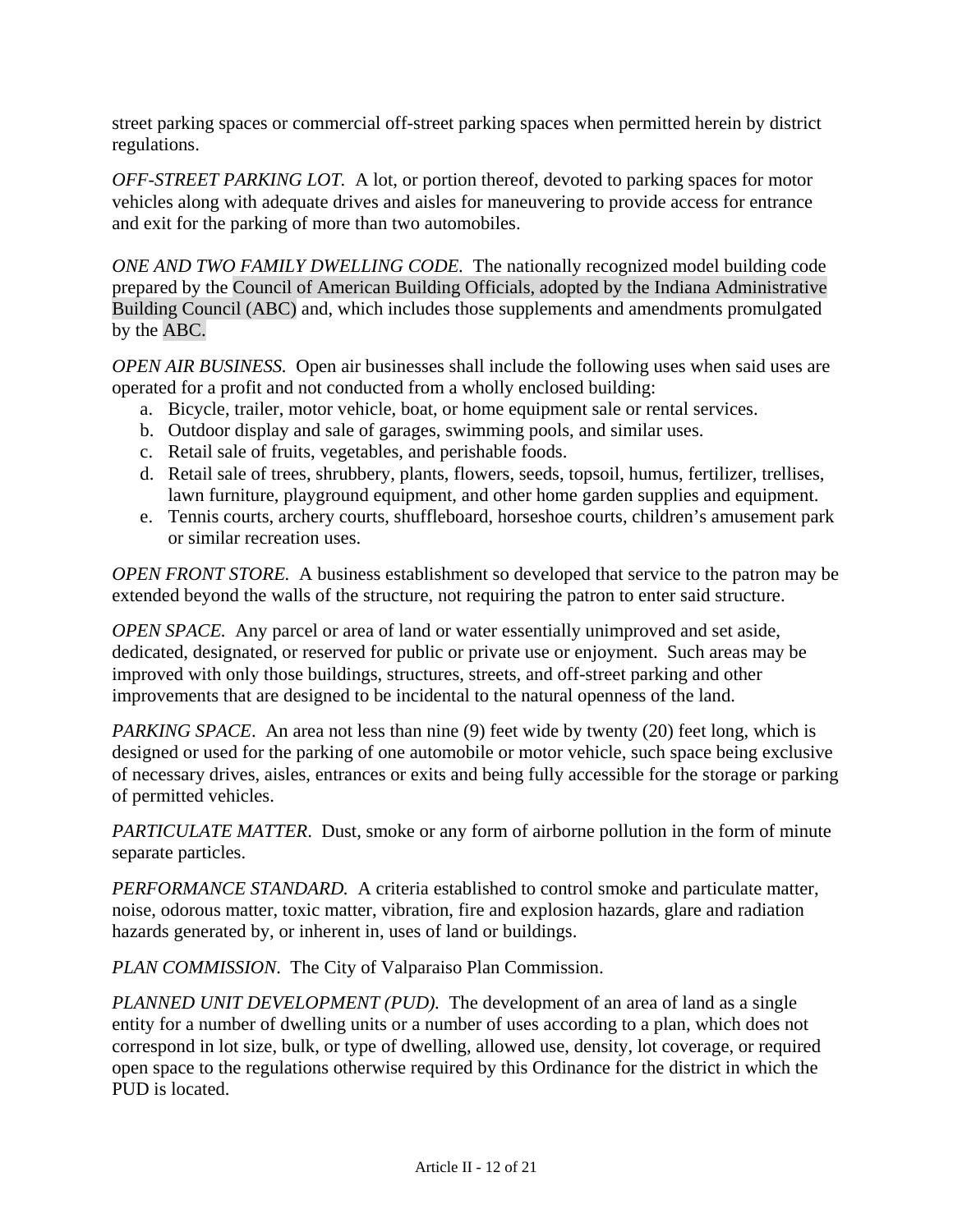*PORCH, ENCLOSED.* A covered entrance to a building or structure which restricts the free entry of air, natural light, or view by means of permanently installed fixtures, and which projects out from the main wall of said building or structure and has a separate roof or an integral roof with the principal building or structure to which it is attached.

*PORCH, OPEN.* A covered entrance to a building or structure which is unenclosed except for columns supporting the porch roof and railing which may be attached thereto, and which projects out from the main wall of said building or structure and has a separate roof or an integral roof with the principal building or structure to which it is attached.

*PROPERTY LINES.* The lines bounding a lot, as defined herein.

*PUBLIC WAY.* Any sidewalk, street, alley, highway or other thoroughfare dedicated to the use of the public.

*PUBLIC UTILITY.* Any person, firm, corporation or municipal department duly authorized to furnish, under public regulation, to the public, electricity, gas, steam, telephone, telegraph, transportation and water.

*RAILROAD RIGHT-OF-WAY.* A strip of land containing tracks and auxiliary facilities for track operations, but not including depots, loading platforms, train sheds, workhouses, car shops, car yards, locomotive shops or water towers.

*RECREATIONAL VEHICLE.* A portable vehicular structure not built to 1974 federal standards for mobile homes or the ANSI 119.1 Mobile Home Design and Construction Standards, as amended, designed for travel, recreational camping or vacation purposes, either having its own motor power or mounted onto or drawn by another vehicle, and including but not limited to travel and camping trailers, truck campers and motor homes. A vehicle which is built on a single chassis, is 400 sq. feet or less when measured at the largest horizontal projections, is designed to be self-propelled or permanently towable by a light duty truck, and is designed primarily not for use as a permanent dwelling but as quarters for recreational camping, travel, or seasonal use.

*REGULATORY FLOOD*. That flood having a peak discharge which can be expected to be equaled or exceeded on the average of once in a 100 year period, as calculated by a method and procedure which is acceptable to and approved by the State of Indiana. This flood is equivalent to flood have a probability of occurrence of one (1) percent in any given year.

*REGULATORY FLOOD PROFILE.* A longitudinal profile along the thread of a stream showing the maximum water surface attained by the regulatory flood.

*RENGELMANN CHART*. A chart which is described in the U.S. Bureau of Mines, Information Circular 6888, and on which are illustrated graduated shades of gray for use in estimating the light-obscuring capacity of smoke.

*RESEARCH LABORATORY*. A building or group of buildings in which are located facilities for scientific research, investigation, testing or experimentation, but not facilities for the manufacture or sale of products, except as incidental to the main purpose of the laboratory.

*RETENTION POND.* A stormwater storage area that is designed and maintained to temporarily contain water only when excess stormwater occurs and to permanently hold an additional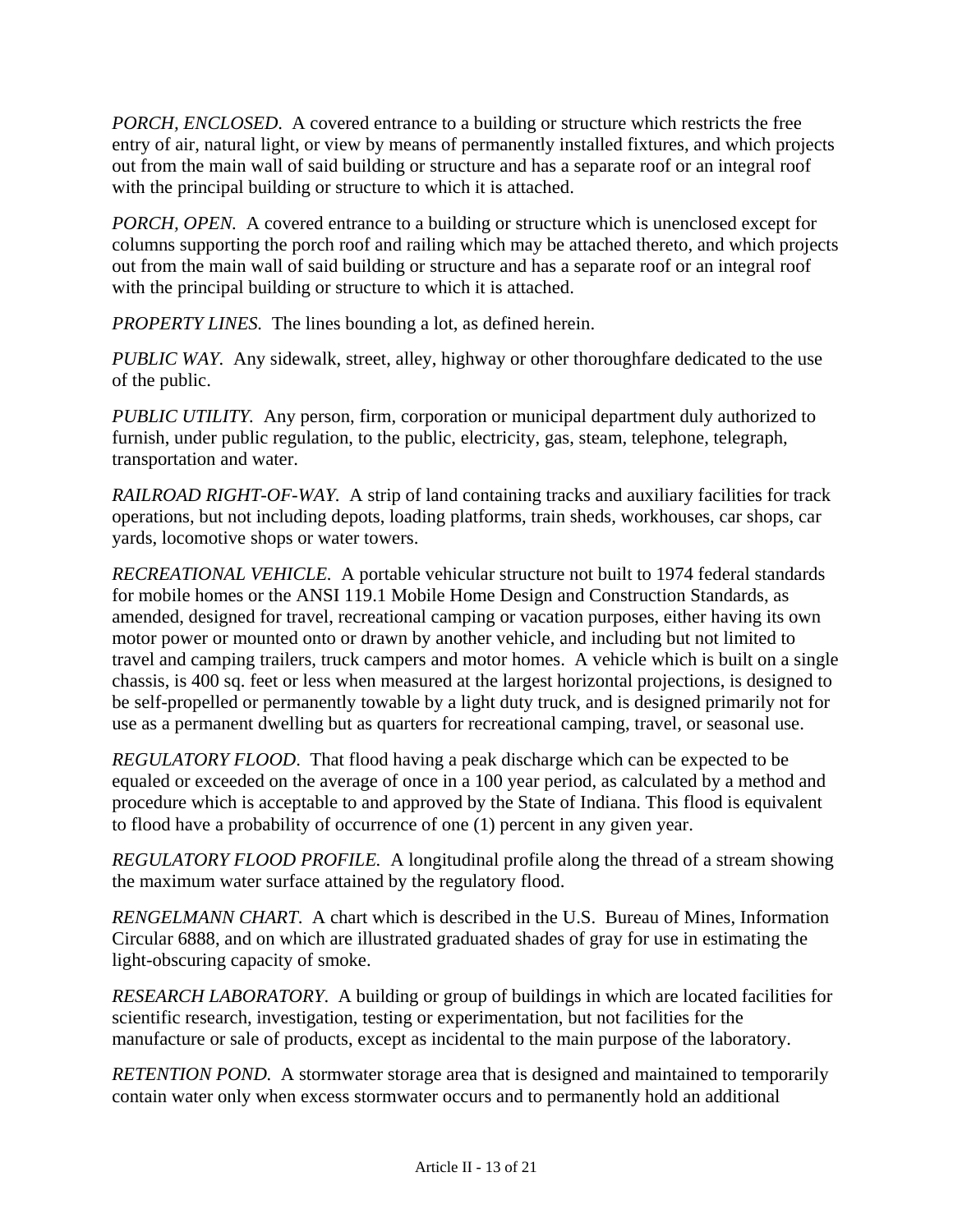volume of water at a level which is at or below the discharge structure of such storage area. A retention pond is the same as a wet-bottom stormwater storage area.

*RIGHT-0F-WAY.* The area needed for the construction of a complete street, including the road bed, curb, gutter, parkway, sidewalk, and side ditch, if needed. The right-of-way generally extends from the inner side of the sidewalk to the inner side of the sidewalk across the street.

*ROOMING HOUSE*. A single dwelling unit, owner-occupied, with one cooking facility and no more than two roomers unrelated to owners.

*SETBACK*. A line established by this Ordinance, generally parallel with and measured from the lot line (property line), defining the limits of a yard in which no NEW building, other than permitted accessory building or structure may be located above ground, except as otherwise provided in this Ordinance.

*SEXUALLY ORIENTED ESTABLISHMENT*. Any use of property available to the public, whether for profit or not, that: a) involves nude or topless dancing; b) predominantly advertises and offers material and/or items that depict and/or are generally used in sexual activity; or, c) allows other similar activities that depict, describe, simulate, or relate to sexual activities. Not limiting the proceeding, such shall also include any: 1) bookstore/shop in which the primary type of material offered is of a sexual nature; 2) motion picture arcade/motion picture theater in which the predominant type of material shown depicts sexual acts; 3) cabaret/lounge/night club in which the predominant attraction is nude or topless dancing; 4) health spa/sauna in which services of a sexual nature are offered to the public; including but not limited to any adult bookstore or supply store, adult hotel or motel, adult motion picture arcade, adult motion picture theater, adult cabaret, lounge, or night club, adult health spa/sauna, adult outdoor motion picture theater, adult live stage performing theater, adult model studio, adult novelty business, escort agency, massage parlor, sexual encounter center, or any other business that offers its patrons services or entertainment that provide nude dancing or other live recording performances that depict, describe, or relate to "specified anatomical areas" or "specified sexual activities."

- A. Adult Arcade: A commercial establishment that offers coin-operated (or operation by any other form of consideration) electronically-, electrically-, or mechanicallycontrolled still or motion picture machines, projectors, video or laser disc players, or other image-producing devices to show images to fifty (50) or fewer persons per machine at any one (1) time, and where the images so displayed are distinguished or characterized by the depicting of specified anatomical areas or specified sexual activities.
- B. Adult Bookstore or Supply Store: An establishment having twenty five percent (25%) or more of all usable interior, retail, wholesale, or warehouse space devoted to the distribution, display, or storage of books, magazines, and other periodicals and/or photographs, drawings, slides, video tapes, DVDs, recording tapes, and/or novelty items which are distinguished or characterized by their emphasis on matters depicting, cribbing, or relating to "Specific Sexual Activities" or "Specified Anatomical Areas". Such establishments or the segment or section devoted to the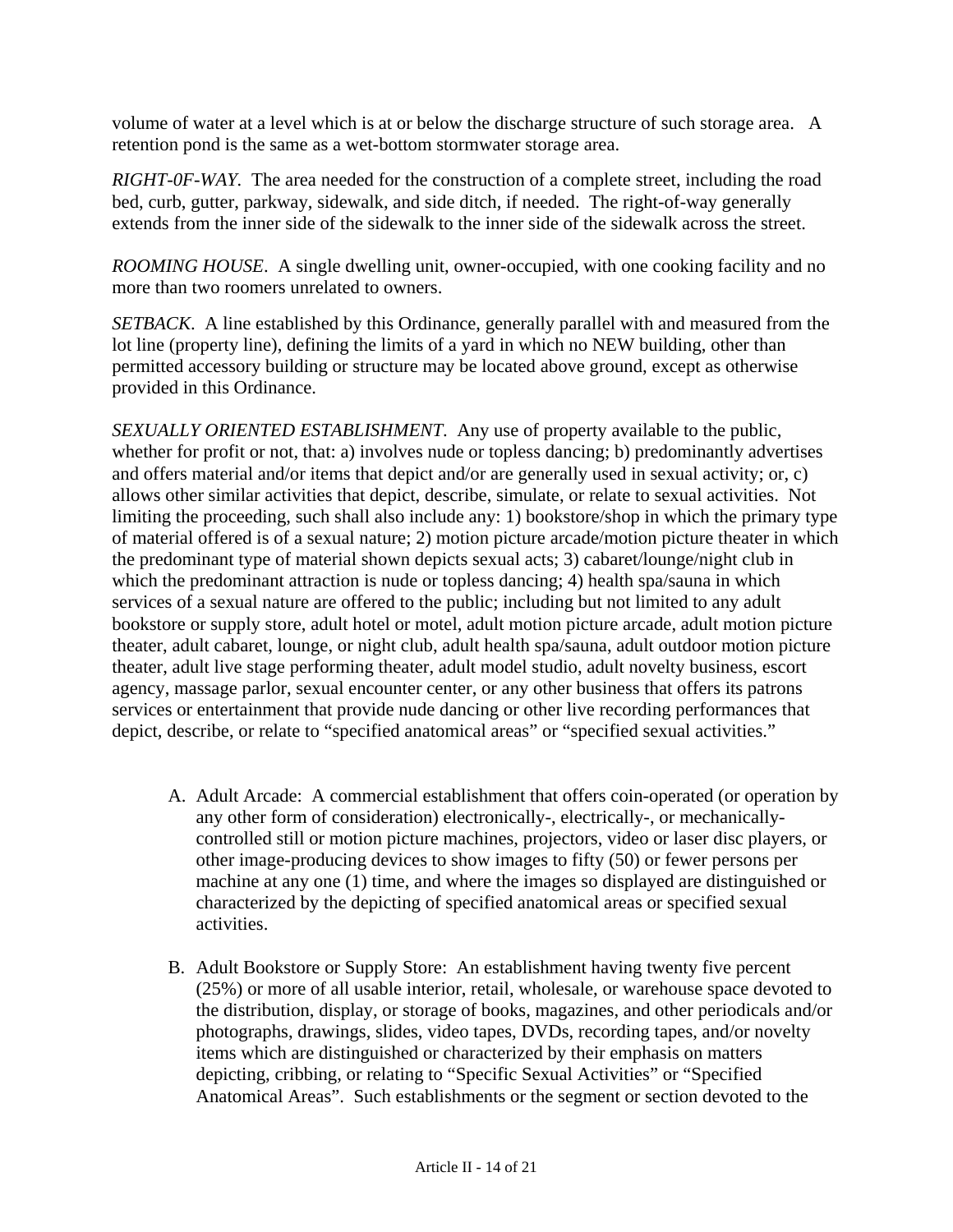sale or display of such material in an establishment is customarily not open to the public generally, but only to one or more classes of the public, excluding any minor by reason of age

- C. Adult Cabaret, Lounge, Night Club: An establishment which features any of the following: topless dancers, and/or bottomless dancers, go-go dancers, strippers, male and/or female impersonators or similar entertainers, or topless and/or bottomless waitpersons or employees. Lingerie or bathing suit fashion shows, not infrequently features entertainers who display "specified anatomical areas" or features entertainers who, by reason of their appearance or conduct, perform in a manner which is designed primarily to appeal to the prurient interest of the patron or features entertainers who engage in, or are engaged in, explicit simulation of "Specified Sexual Activities."
- D. Adult Health Spa/Sauna: A health spa, sauna or massage parlor that excludes minors by reason of age and/or provides steam bathes, heat bathing, massage, alcohol rub, fomentation, electric or magnetic treatment, or similar treatment or manipulation of the human body, and is distinguished or characterized by an emphasis on "Specified Sexual Activities" or "Specified Anatomical Area," as defined herein. This definition does not include health spas, salons or similar establishments that offer massage therapy or other manipulation of the human body by a certified massage therapist.
- E. Adult Hotel/Motel: A motel, which rents rooms by the hour and presents visual displays, graphic materials, or activities that depict, describe or relate to "Specified Sexual Activities" or "Specified Anatomical Area." Or a hotel, motel, or similar commercial establishment offering public accommodations for any form of consideration that provides patrons with closed-circuit television transmissions, films, motion pictures, video cassettes recorders, DVD recorders, slides, or other photographic reproductions for viewing or recording, characterized by an emphasis upon the depiction or description of "Specified Sexual Actives" or Specified Anatomical Areas" and/or rents leases or lets any room for less than a six (6) hour period, or rents leases or lets any single room more than twice in a twenty-four (24) hour period.
- F. Adult Motion Picture Arcade or Adult Live Stage Performing Theater: Any place to which the public is permitted or invited wherein coin or token-operated or electronically, electrically or mechanically controlled still or motion picture machines, projectors or other image-producing devices are maintained to show images to fifty (50) or fewer persons per machine at any one time, and where images so displayed are distinguished or characterized by an emphasis on matter depicting or describing "Specified Sexual Activities" or "Specified Anatomical Areas."
- G. Adult Model Studio: Any place where models who display "Specified Anatomical Areas" are present to be observed, sketched, drawn, painted, sculpted, photographed, or similarly depicted by persons who pay some form of consideration or gratuity.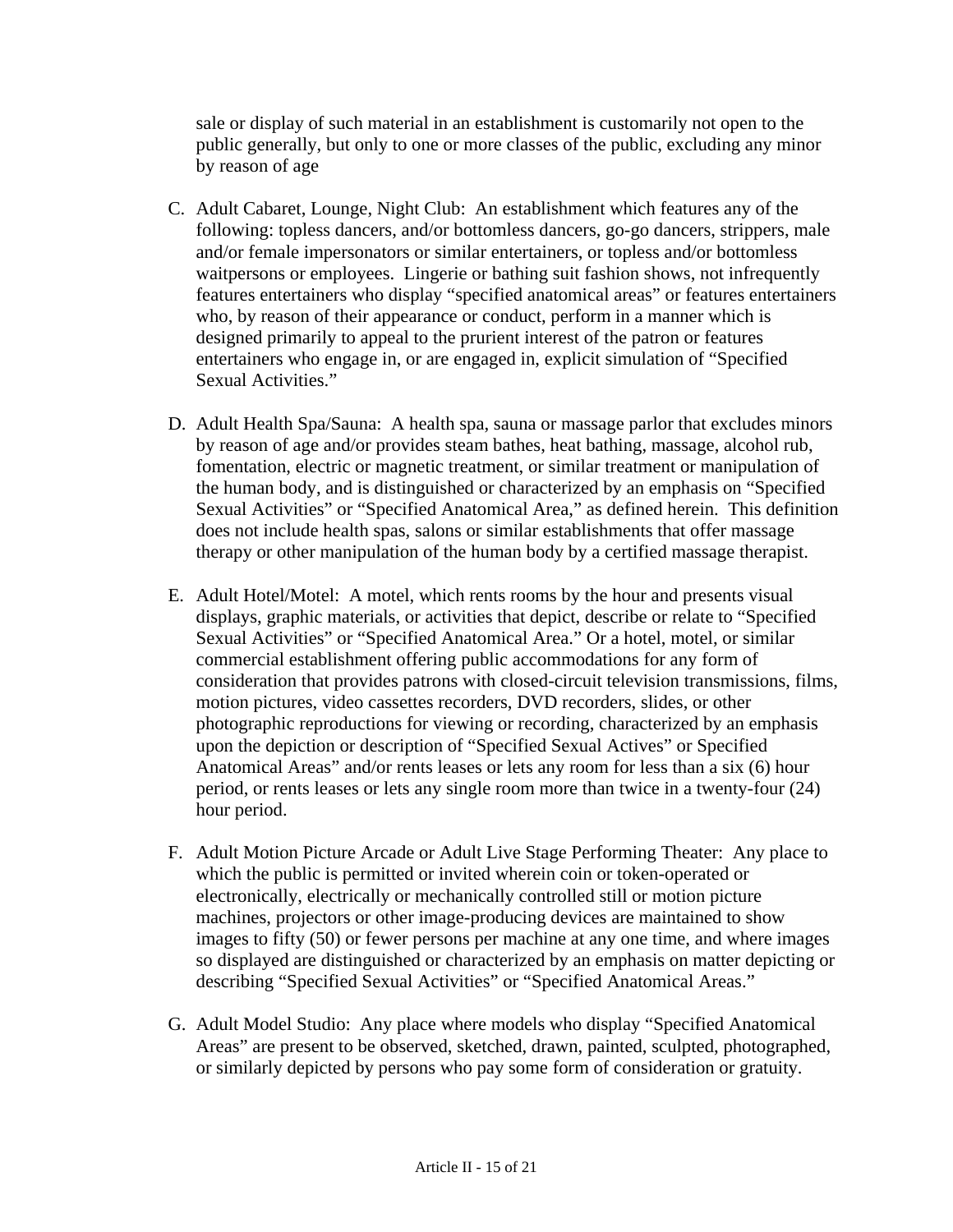This definition shall not apply to any bona fide art school or similar educational institution or a professional photographic studio.

- H. Adult motion picture theater- An establishment emphasizing or predominantly showing sexually oriented movies.
- I. Adult Novelty Business: A business which has as a principal activity the sale of devices which stimulate human genitals or devices designed for sexual stimulation. OR An establishment having a substantial or significant portion of its sales or stock in trade consisting of toys, devices, clothing novelties, lotions and other items distinguished or characterized by their on or use for "Specialized Sexual Activities" or Specified Sexual Areas" or an establishment that holds itself out to the public as a purveyor of such materials based upon signage, advertising, displays, actual sales, exclusion of minors from the establishment's premises or any other factors showing the establishment's primary purpose is to purvey such material.
- J. Adult Outdoor Motion Picture Theater: A drive-in theater used for presenting material distinguished or characterized by an emphasis on matter depicting, describing or relating to "Specified Sexual Activities" or "Specified Anatomical Areas" for observation by patrons of the theater. Such establishment is customarily not open to the public generally, but only to one or more classes of the public, excluding any minor by reason of age.
- K. Display publicly- The act of exposing, placing, posting, exhibiting, or in any fashion displaying in any location, whether public or private, an item in such a manner that it may be readily seen and its content of character distinguished by normal unaided vision viewing it from a street, highway, or public sidewalk, or from the property of others, or from any portion of the premises where items and materials other than adult media are on display to the public.
- L. Escort Agency: A person or business who furnishes, offers to furnish, or advertises the furnishing of escorts for a fee, tip, or other consideration.
- M. Escort: A person who, for consideration, agrees or offers to act as a companion, guide, or date for another person, or who agrees to privately model lingerie, or to privately perform a striptease for another person.
- N. Establishment- Any business regulated by this Article IV section 497.
- O. Lingerie modeling studio- An establishment or business that provides the services of live models modeling lingerie to individual, couples, or small groups in a room smaller than 600 square feet.
- P. Massage Parlor: A place where manipulated massage or manipulated exercises are practiced for pay upon the human body by anyone using mechanical, therapeutic, or bathing devices or techniques for prurient or sexual purposes.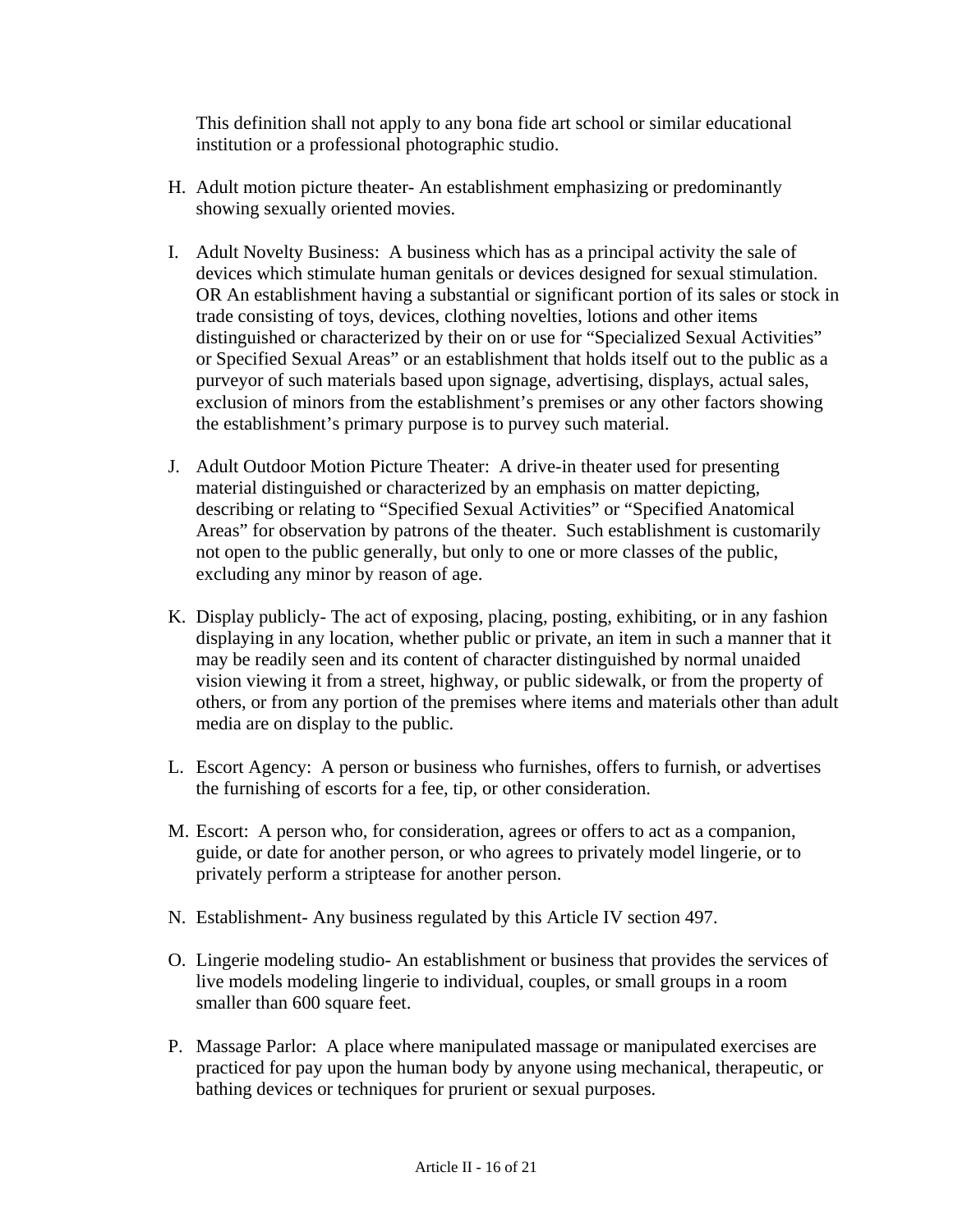- Q. Nudity or a state of nudity means:
	- a. The appearance of a human anus or genitals, or female breast; or
	- b. A state of dress, which fails to opaquely cover a human anus or genitals, or female breast.
- R. Sexual Encounter Center: A commercial establishment that, as one (1) of its principal business purposes, offers for any from of consideration:
	- a. Physical contact in the form of wrestling or tumbling between persons of the opposite sex; or
	- b. Activities between male and female persons and/or persons of the same sex when one  $(1)$  or more of the persons is in the state of nudity.
- S. Specified Anatomical Areas:
	- a. Less than completely and opaquely covered human genitals, pubic region, buttocks or female breast below the point immediately above the top of the areola, and
	- b. Human male genitals in a discernibly turgid state, even if completely and opaquely covered.
- T. Specified Sexual Activities:
	- a. The fondling or other erotic touching of human genitals, pubic region, buttocks, anus, or female breasts; or
	- b. Sex acts, normal or perverted, actual or simulated, including intercourse, oral copulation, or sodomy; or
	- c. Masturbation, actual or simulated; or
	- **d.** Excretory functions as part of or in connection with any of the activities set forth in subsections (a) through (c) above.

*SIGN*. A name, display identification, device, notice, figure, painting, drawing, message, placard, poster, work, bulletin board, symbol, letter numeral, emblem, trademark, flag or banner, pennant, or other illustration which is affixed to or painted or represented directly or indirectly upon a building, or other outdoor surface, or piece of land, and which directs attention to an object, product, place, activity, person, institution, organization or business and is visible from any alley, street, highway, sidewalk or other public way, whether such is placed out-of-doors or in windows. Each display surface of a sign shall be considered a separate sign. However, the word sign does not include any display of official, court or public office notices, nor the flag, emblem or insignia of a nation, political unit, school or religious group. The sign definition shall not apply to a sign located completely within an enclosed building unless the contents shall be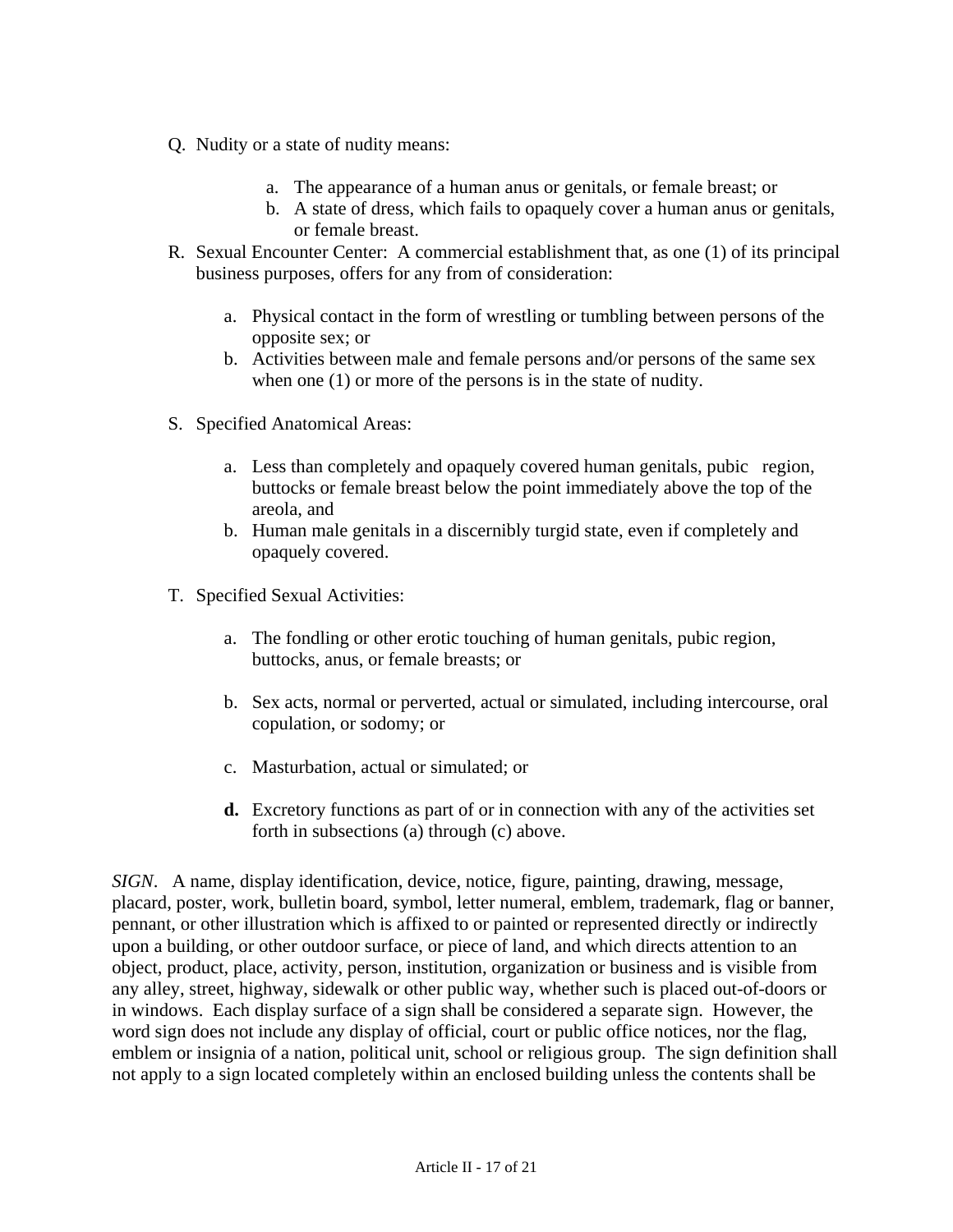visible from the street. The identification and addresses of establishments on awnings and marquees shall not be considered signs.

*SOIL REMOVAL*. Shall mean removal of any kind of soil or earth matter, including topsoil, sand, gravel, clay, rock or similar materials, or combination thereof, except such as is related to common household gardening and agriculture.

*STORY.* That portion of a building, except as hereinafter provided, between the surface of any floor and the surface of the floor next above, or if there be no floor above, it, then the space between the floor and ceiling next above it and including cellars and basements used for dwelling or business purposes. A "mezzanine" shall be deemed a full story when it covers more than fifty percent of the horizontal area of the story underneath said mezzanine or if the vertical distance from the floor next below it to the floor next above it is twenty-four feet or more.

*STORY,HALF.* The part of a building between a pitched roof and the uppermost full story, said part having a finished floor area which does not exceed one-half the floor area of said uppermost full story or a basement not used for dwelling or business purposes.

*STREET*. A thoroughfare which affords traffic circulation and a principal means of access to abutting property, including avenue, place, way, drive, lane, boulevard, highway, road, and any other thoroughfare, except an alley. Improved public streets are those constructed according to standards existing at the time of new construction.

*STREET, ARTERIAL.* A street designated on the Official Thoroughfare Plan as "arterial". Such streets are designated to carry large volumes of traffic. Certain arterial streets may be designated as Limited Access Highways to which entrances and exits are provided only at controlled intersections and access is denied to abutting properties.

*STREET, COLLECTOR.* A street planned to facilitate the collection of traffic from local streets and to provide circulation within neighborhood areas and convenient ways for traffic to reach arterial streets. Such streets are designated as "collector" on the Official Thoroughfare Plan.

*STREET, LOCAL COLLECTOR.* A local street lying within a subdivision which, although not shown as a collector on the Official Thoroughfare Plan, is built to collector specification and standards at the request of the Commission.

*STREET, LOCAL*. A street designated primarily to provide access to abutting properties.

*STRUCTURE*. Anything constructed or erected which requires permanent location on the ground or attachment to something having a permanent location on the ground.

*STRUCTURAL ALTERATIONS*. Any change, other than incidental repairs, which would prolong the life of the supporting members of a building such as the addition, removal, or alteration of bearing wall, columns, beams, girders or foundations.

*SUBDIVIDER*. A person engaged in developing or improving a tract of land which complies with the definition of a subdivision.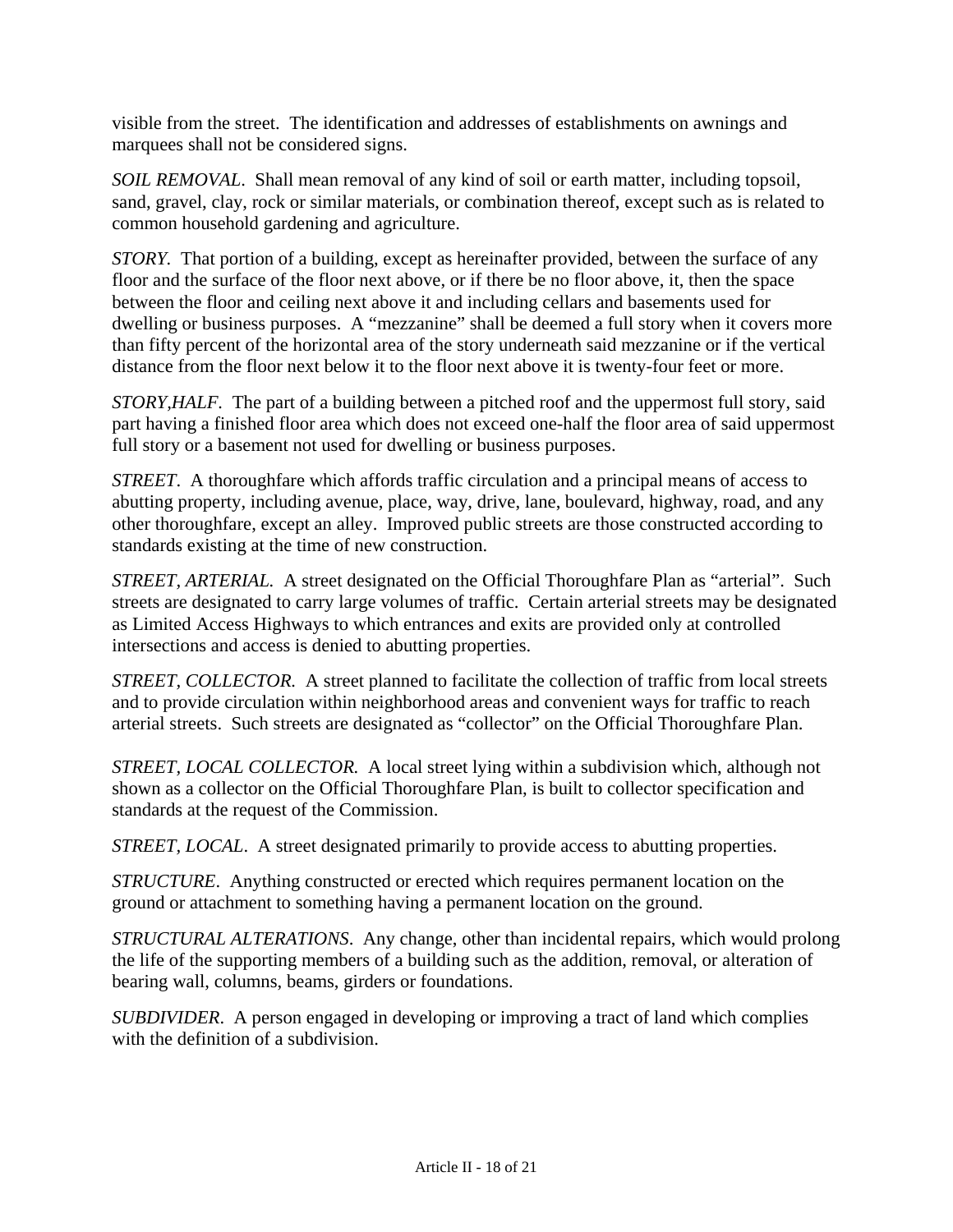*SUBDIVISION*. The division of any parcel of land into two or more parcels, sites, or lots, any one of which is to be used for other than agricultural purposes. However, the following divisions of land shall not be considered as a subdivision.

- 1. The division of a tract of land into parcels not involving the provision of any new streets, widening of existing streets, easements for utilities or access, or street, sidewalk or utility improvements.
- 2. The division of land into parcels of ten acres or more not involving the provision of any new streets, widening of existing streets, easements for utilities or access, or street, sidewalk or utility improvements.

All subdivisions must meet the requirements of the Subdivision Control Ordinance.

*SWIMMING POOL.* Any body of water or receptacle for water having a depth of two feet or more at any point and maintained by the owner or manager for swimming purposes, to be governed under the regulations of the Municipal Code for the City of Valparaiso concerning swimming pools, and Article IV of this Ordinance.

*TEMPORARY BUILDING AND USE*-Including Storage Trailers. A structure or use permitted by the Building Commissioner to exist during periods of construction or rehabilitation of the main building or use for special events, and shall be used only during the period of construction or rehabilitation or special event. In the event more than one storage trailer is to be used, then a permit must be obtained from the Board of Zoning Appeals.

*THOROUGHFARE PLAN*. The development plan for the City of Valparaiso, now or hereafter adopted, which includes a major street and highway plan and sets forth the location, alignment, dimensions, identification and classification of existing and proposed streets, highways, and other thoroughfares. (See Article X).

*TOURIST HOME*. A dwelling with not more than four sleeping rooms in which overnight accommodations are provided or offered for transient guests for compensation, without provision for meals.

*TOXIC MATTER OR MATERIAL*. A substance (liquid, solid or gaseous) which by reason of an inherent deleterious property tends to destroy life or impair health.

*TRAILER.* Any vehicle, house-car, camp-car, or any portable or mobile vehicle on wheels, skids, rollers or blocks, either self-propelled or propelled by any other means, which is used or designed to be used for residential living, sleeping or commercial purposes and herein referred to as a "trailer".

*USE.* The purpose for which land or a building thereon is designed, arranged, or intended, or for which it is occupied or maintained, let or leased.

*USABLE FLOOR AREA*. Usable floor area, for the purposes of computing required parking spaces, is that area used for or intended to be used for the sale of merchandise or services or for serving patrons, clients, or customers. Such floor area which is used or intended to be used principally for the storage or processing of merchandise, or for utilities shall be excluded from this computation of usable floor area.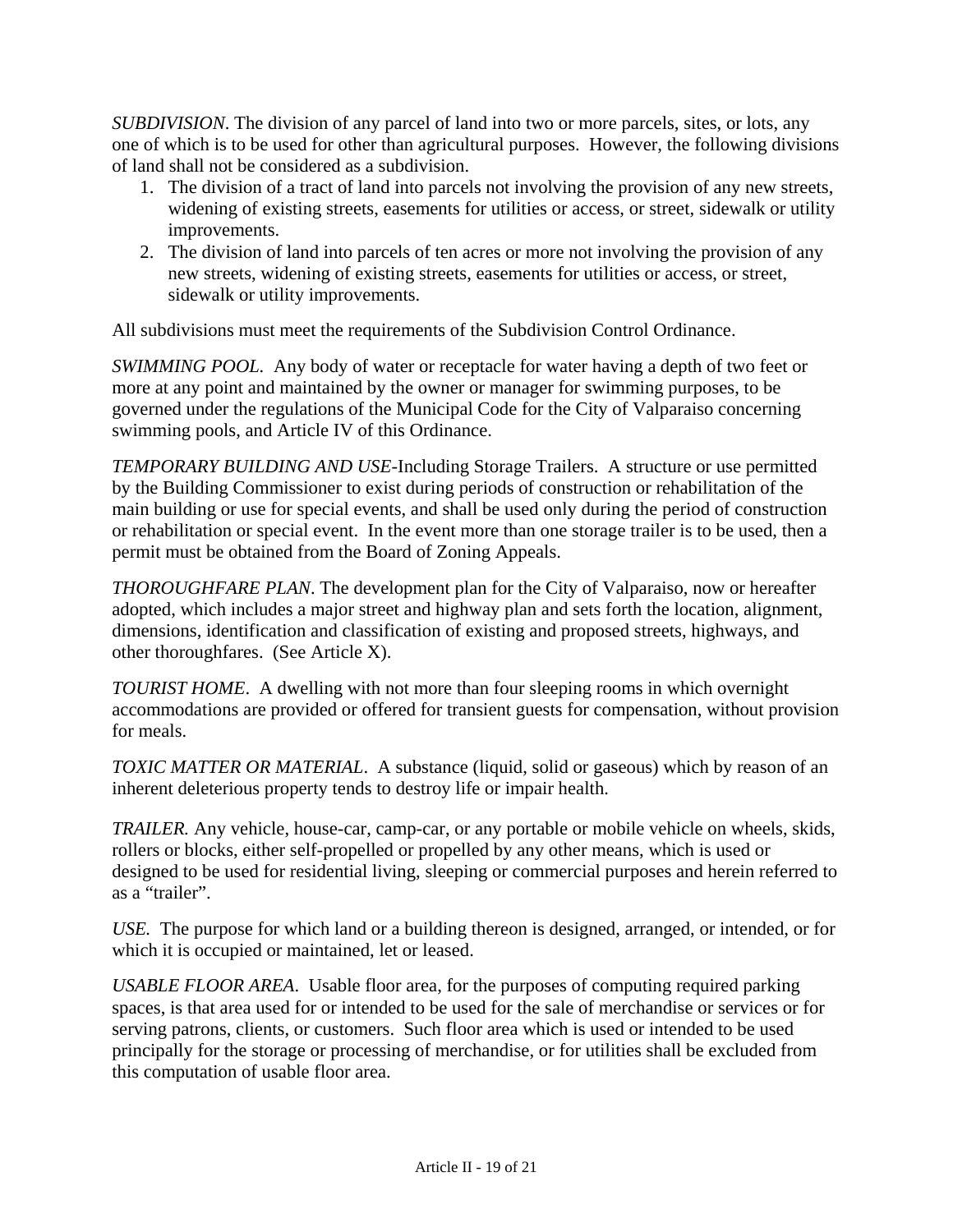*USABLE OPEN-SPACE*. Permanently reserved open space which is provided as required by this Ordinance for the use of residents of dwellings or the general public.

*USE-SPECIAL*. A "special use" as designated in the Indiana Statutes that has unusual operational, physical or other characteristics that may be different from those of the predominant permitted uses in a district, but which is a use that compliments and is otherwise or can be made compatible with the intended over-all development within a district. Compliance with special standards not necessarily applicable to other permitted uses or special uses in the district shall be required for a special use, as regulated in this Ordinance.

*USE -LAWFUL*. The use of any structure or land that conforms with all of the regulations of this Ordinance, or any amendment thereto, and which conforms with all of the codes, ordinances and other legal requirements as existing at the time of the enactment of this Ordinance, or any amendment thereto, for the structure or land that is being examined.

*YARD.* An open space that is on the same land with a building or group of buildings, which lies between the building or group of buildings and the nearest lot line or zoning lot line, and which is unoccupied and unobstructed from the ground upward, except as otherwise provided herein.

*YARD, FRONT*. A yard extending the full length of a front lot line, the depth of which is the minimum horizontal distance between the front lot line and the nearest part of the main building. (Fig. 3)

*YARD, REAR*. A yard extending the full length of a rear lot line, the depth of which is the minimum horizontal distance between the rear lot line and the nearest part of the main building. On lots abutting streams, the rear yard shall be considered the area between the main building and said stream.

*YARD, SIDE*. A yard extending along a side lot line between the front yard and the rear yard, the width of which is the minimum horizontal distance between the side lot line and the nearest part of the main building.

*ZONING DISTRICTS*. The districts into which the City of Valparaiso has been divided for zoning regulations and requirements as set forth in the Zoning District Map.

*ZONING LOT*. A parcel of land located within a single block and designated by its owner as a tract all of which is used or is to be used, developed, or built upon as a unit. A zoning lot, therefore, may or may not coincide with a lot shown in the official records of the Office of the Recorder of Deeds of Porter County, or on any recorded subdivision plat or deed.

A lot may be subdivided into two or more zoning lots, provided that all resulting zoning lots and all buildings thereon shall comply with all of the applicable provisions of this Ordinance and the Subdivision Regulation Ordinance. However, if such zoning lot is occupied by a non-complying building, such zoning lot may be subdivided only when such subdivision does not create a new non-compliance or increase the degree of non-compliance of such building or lot.

*ZONING MAP*. The map or maps incorporated into this Ordinance as part thereof, designating zoning districts.